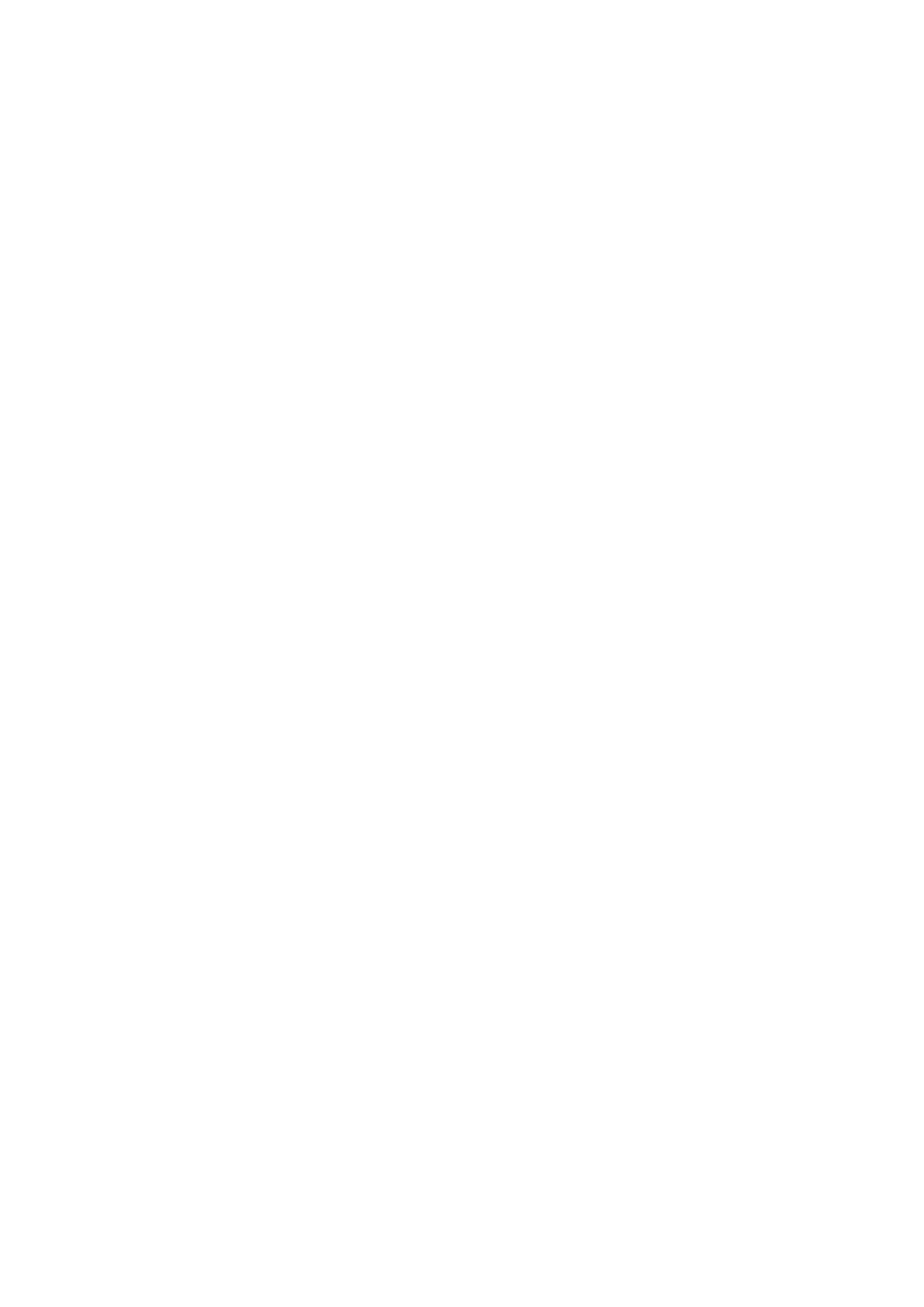## **Thoughts on a Modern Bill of Rights**

**Professor Richard Ekins**



**Policy Exchange is the UK's leading think tank. We are an independent, non-partisan educational charity whose mission is to develop and promote new policy ideas that will deliver better public services, a stronger society and a more dynamic economy.** 

**Policy Exchange is committed to an evidence-based approach to policy development and retains copyright and full editorial control over all its written research. We work in partnership with academics and other experts and commission major studies involving thorough empirical research of alternative policy outcomes. We believe that the policy experience of other countries offers important lessons for government in the UK. We also believe that government has much to learn from business and the voluntary sector.**

**Registered charity no: 1096300.**

#### **Trustees**

**Alexander Downer, Pamela Dow, Andrew Feldman, David Harding, Patricia Hodgson, Greta Jones, Andrew Law, Charlotte Metcalf, David Ord, Roger Orf, Andrew Roberts, Robert Rosenkranz, William Salomon, Peter Wall, Simon Wolfson, Nigel Wright.**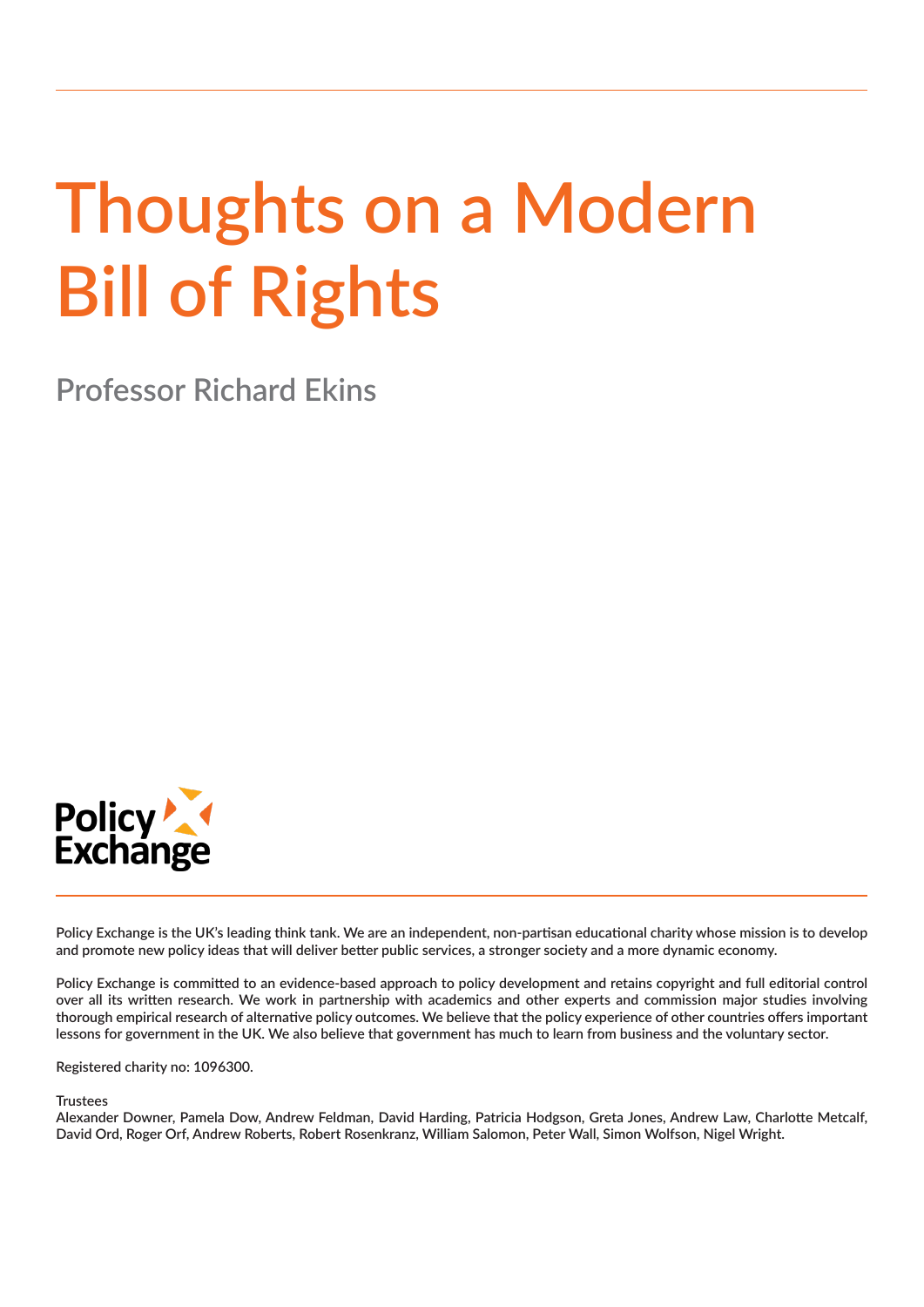## <span id="page-3-0"></span>**About the Author**

Professor Richard Ekins, Head of Policy Exchange's Judicial Power Project and Professor of Law and Constitutional Government, University of Oxford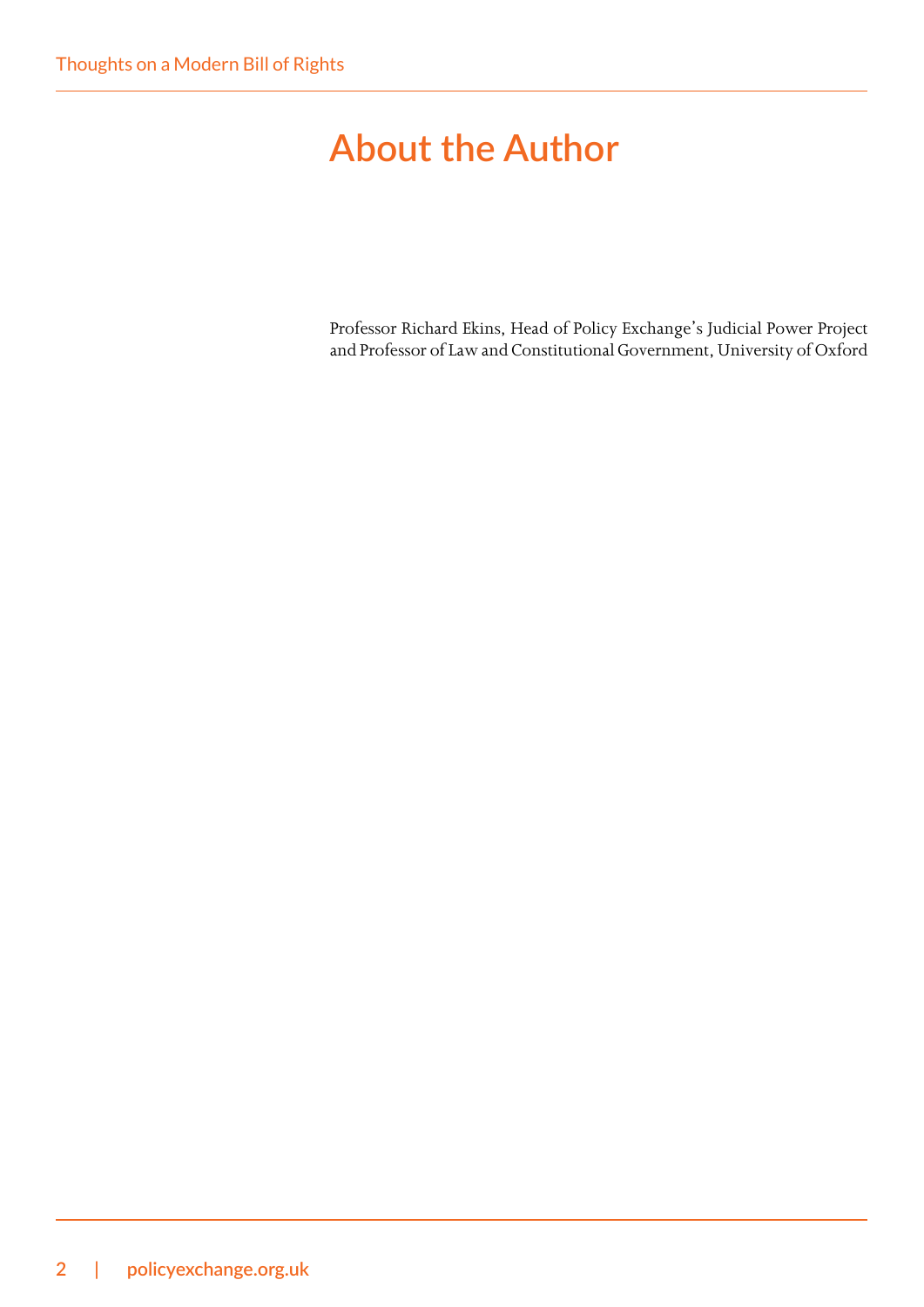**© Policy Exchange 2022**

**Published by Policy Exchange, 1 Old Queen Street, Westminster, London SW1H 9JA**

**www.policyexchange.org.uk**

**ISBN: 978-1-910812-XX-X**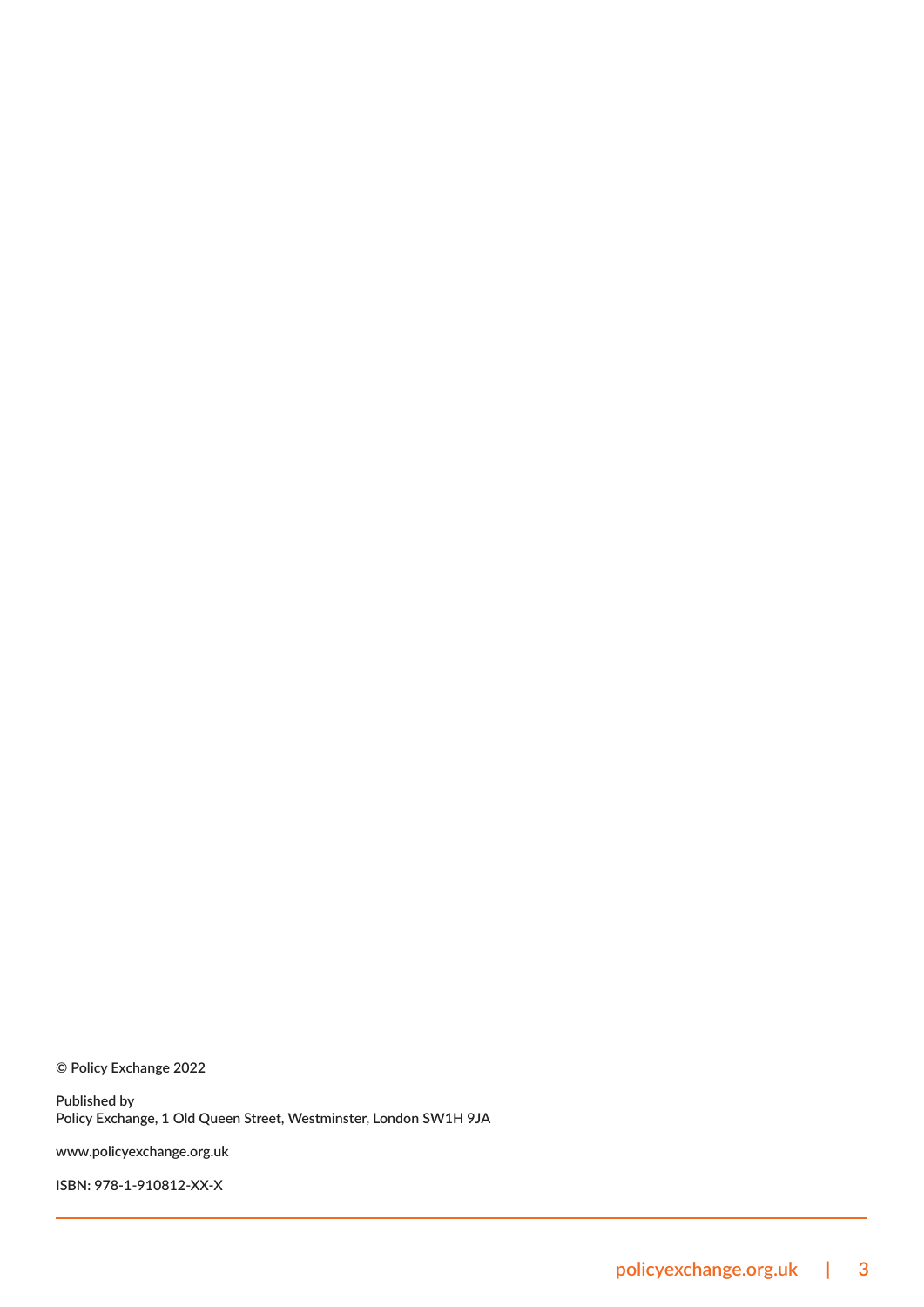### **Contents**

| 2  |
|----|
| 5  |
| 5  |
| 8  |
| 12 |
| 14 |
| 14 |
| 15 |
| 16 |
| 16 |
| 17 |
| 18 |
| 19 |
| 19 |
|    |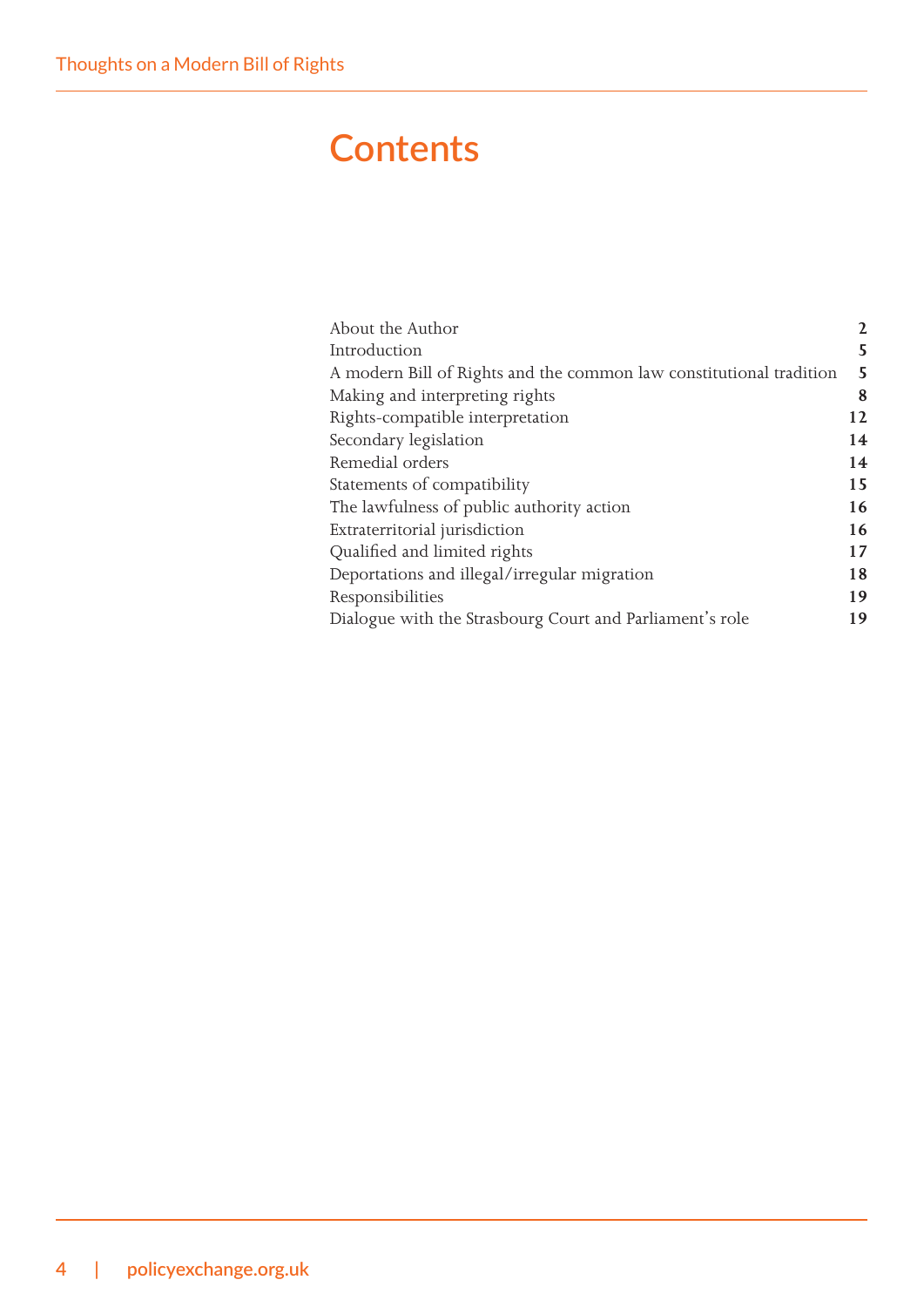#### <span id="page-6-0"></span>**Introduction**

1. This paper is the text of a response to the Consultation on Human Rights Act Reform,<sup>[1](#page-6-1)</sup> which I made on behalf of Policy Exchange's Judicial Power Project. The response builds on my submission to the Independent Human Rights Act Review (IHRAR), with John Larkin  $QC<sup>2</sup>$  $QC<sup>2</sup>$  $QC<sup>2</sup>$ . The response does not address every question in the consultation but does address the main points related to design of a modern Bill of Rights, focusing in particular on the rights that the Bill would introduce and the mechanisms that it would provide in relation to the application of those rights in domestic law.

#### **A modern Bill of Rights and the common law constitutional tradition**

2. In our submission to the IHRAR, John Larkin and I opposed the introduction of a British Bill of Rights, reasoning that it might compound the problems that the Human Rights Act 1998 (HRA) had created for the balance of the constitution.<sup>3</sup> Much turns, of course, on what exactly a Bill of Rights consists in. In the context of our recent submission, our concern was that domestication of the European Convention on Human Rights (ECHR) might move the UK further away from its traditional commitment to the British model of rights protection, a model in which "Parliament has been central to rights protection, with courts playing an indispensable but ancillary role."[4](#page-6-4) Specifically, our argument was that:

> *"Parliament cannot address the problems noted above[5](#page-6-5) by authorising UK courts to decide freely how to construe convention rights or how to receive ECtHR case law. Indeed, if Parliament were to do so, it would likely worsen… the problem of UK courts pursuing their own law-reform agenda more aggressively than the ECtHR."[6](#page-6-6)*

We argued further that:

*"Domestic courts are increasingly approaching the HRA on the footing that it empowers them to develop a kind of British bill of rights chosen by our judges themselves, which would gold-plate the ECHR, imposing further limits on government and Parliament. The HRA should not be interpreted in this way and Parliament should make this clear."[7](#page-6-7)*

3. The day after publication of this consultation, the Supreme Court handed down an important judgment,<sup>[8](#page-6-8)</sup> disapproving the line of cases in which courts had interpreted the HRA in this way. This was an important victory for the rule of law, which limits the risks that UK courts may gold-plate the ECHR. In deliberating about

- <span id="page-6-1"></span>1. Ministry of Justice, *Human Rights Act Reform: A Modern Bill of Rights – A consultation to reform the Human Rights Act 1998*, 14 December 2021
- <span id="page-6-2"></span>2. Published in slightly revised form as R Ekins and J Larkin, *Human Rights Law Reform: How and why to amend the Human Rights Act 1998* (Policy Exchange, 11 December 2021), with a foreword by Lord Sumption
- <span id="page-6-3"></span>3. Ibid. at [27]
- <span id="page-6-4"></span>4. Ibid. at [4]; see also [5-7]
- <span id="page-6-5"></span>5. Ibid. at [25]: "The Government's intention that the UK should remain a signatory to the ECHR does not make reform of the relationship between ECtHR case law and domestic law (and thus reform of section 2 of the HRA) impossible or impracticable. Several options are open, which we outline below. The object of reform should not simply be to clarify the relationship between the case law of the ECtHR and domestic law, although this is important. Instead, **reform should address the problems that (a) in some cases the Strasbourg Court rewrites the ECHR and (b) in some cases domestic courts find against UK public authorities in circumstances in which the Strasbourg Court would not have done.**" (emphasis added)
- <span id="page-6-6"></span>6. Ibid. at [27] 7. Ibid. [17]
- <span id="page-6-8"></span><span id="page-6-7"></span>8. *R (Elan Cane) v Home Secretary [2021] UKSC 56*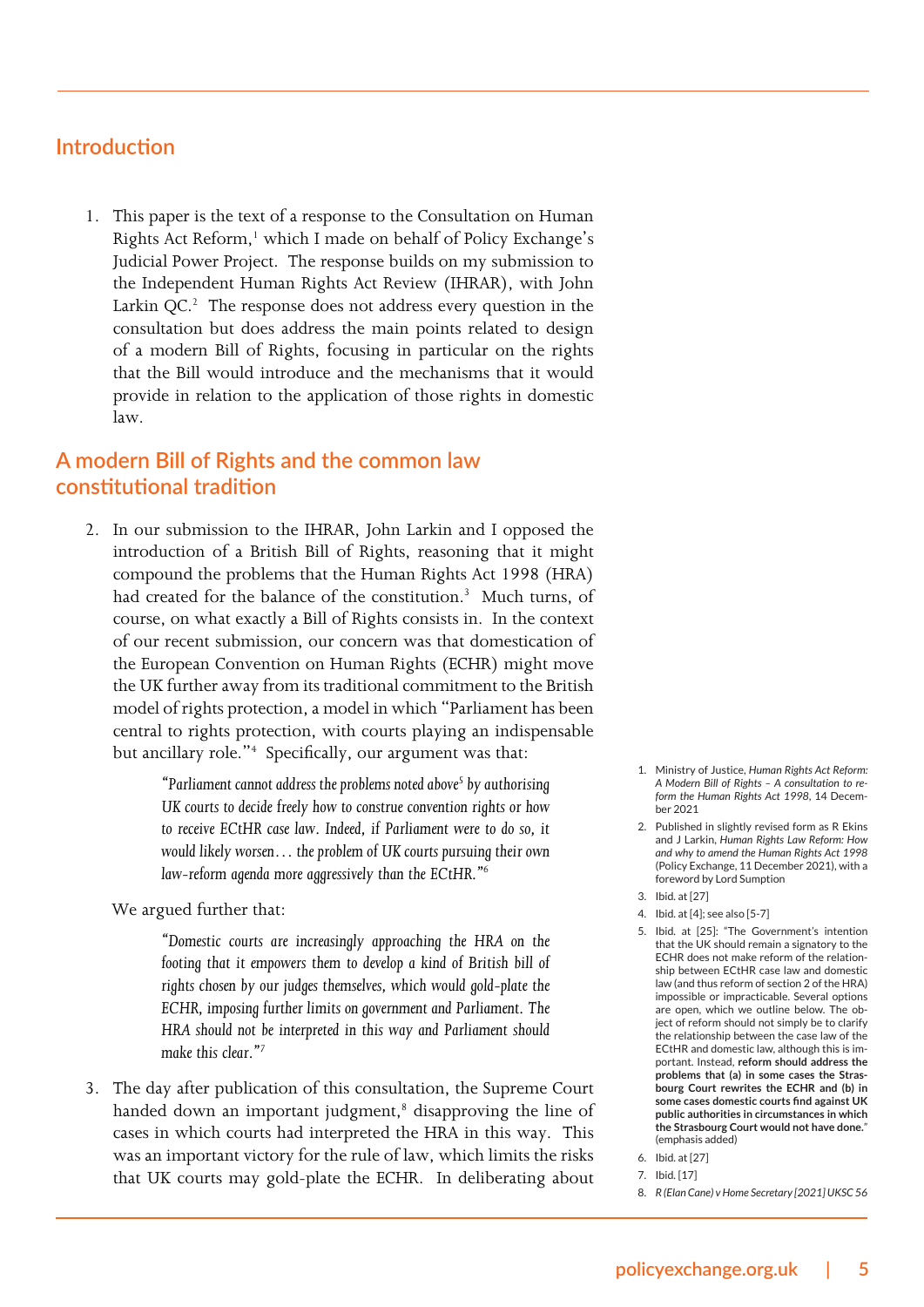replacement of the HRA with a modern Bill of Rights, government and Parliament should be very careful not to undo this victory and to free domestic courts to decide what our rights should be.<sup>[9](#page-7-0)</sup>

- 4. The foreword to the consultation notes the UK's long, proud history of freedom, mentioning a number of landmark statutes in this history. But the foreword then adds that HRA "has been a further stepping-stone along the path of that tradition". The foreword goes on to say, rightly, that no law is ever the last word on a subject and to frame the proposal for a modern British Bill of Rights as a further development. With respect, this underplays the extent to which the HRA jars with the traditional British model of rights protection. For, "[t]he UK's history of rights protection has not required or involved submission to an international court or rights adjudication in the modern sense.["10](#page-7-1)
- 5. The common law constitutional tradition is one in which:

*"…courts have adjudicated disputes fairly according to law, law over which Parliament has had authority. While the case law developed by courts is of course an important source of law, articulating many important rights, very many of our rights are, and all of them can be, articulated authoritatively in statute. These "legislated rights" are a main way in which Parliament, led by government and accountable to the people, secures the common good. It is a mistake*  to think that the merits of Parliament's lawmaking choices must be *subject to judicial supervision if human rights are to be protected.["11](#page-7-2)*

It would be entirely consistent with the common law tradition to repeal the HRA and not to replace it with another statutory bill of rights. This would restore the law of the constitution, in relevant part, to its condition in 1998/2000. The points made above are consistent with the consultation's recognition, most notably in Appendix 1, that the main protection for human rights in the UK has long been ordinary legislation, and common law rules, over which Parliament has exercised continuing authority.

6. The government's proposal is to replace the HRA with a modern Bill of Rights. In making this proposal, the government goes further than the IHRAR, both in its evaluation of the problems to which the HRA gives rise and in its proposed solutions. I share the government's critique of the HRA, advanced primarily in Chapter 3 of the consultation, and note that the government is entirely free to take a different view from the IHRAR of the merits of the 1998 Act. With respect, establishing the IHRAR was a mistake. It was entirely predictable, and predicted, that the IHRAR, chaired by a former Lord Justice of Appeal and composed exclusively of lawyers, would largely endorse the HRA. This is not to say that

<span id="page-7-1"></span>10. Ekins and Larkin (2021), [3]

<span id="page-7-0"></span><sup>9.</sup> See R Ekins, "Under Lord Reed, the Supreme Court itself is pushing back against judicial activism", Conservative Home, 17 December 2021

<span id="page-7-2"></span><sup>11.</sup> Ibid., [4]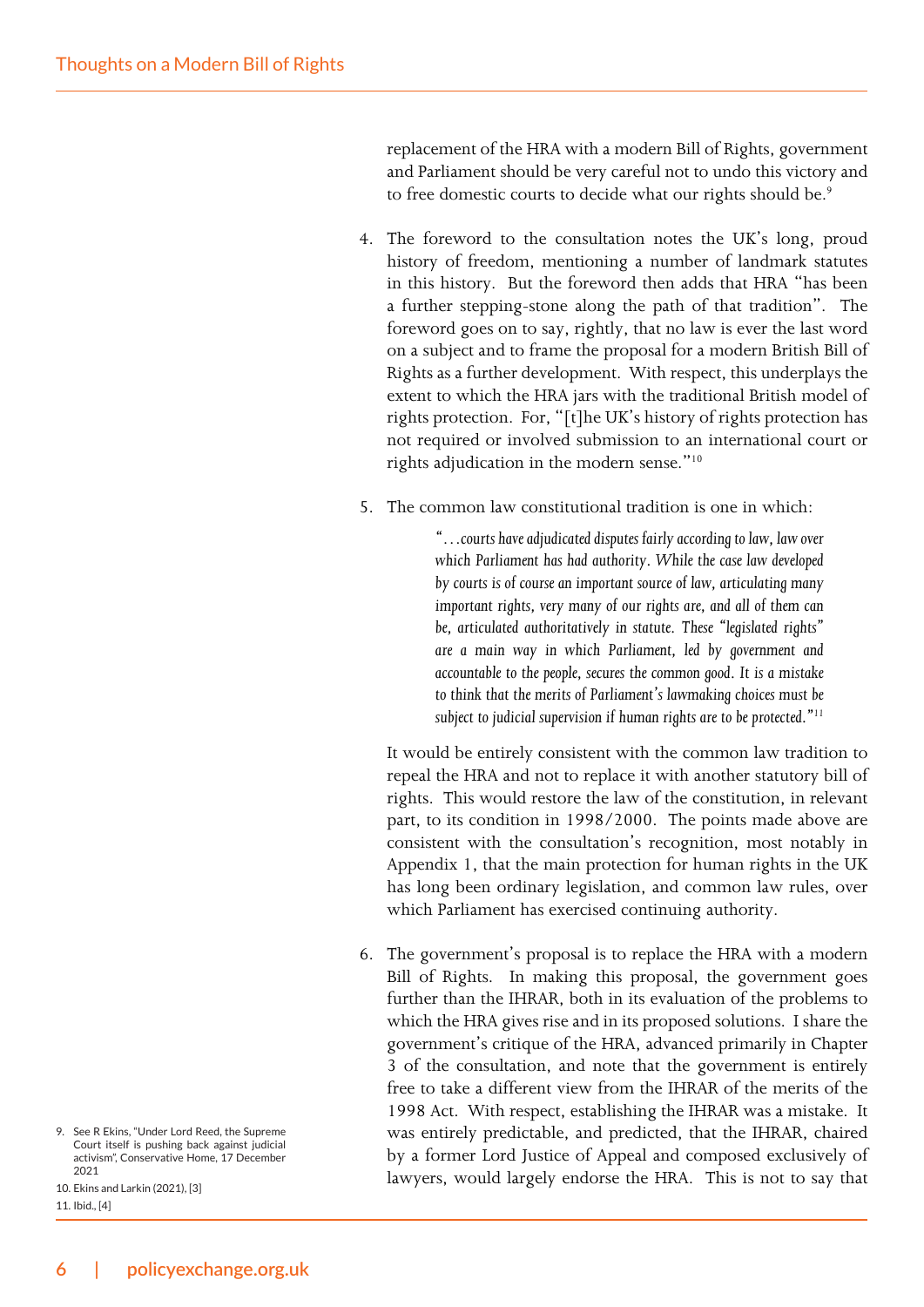the IHRAR's report does not make some good points – in view of its length it would be surprising if it did not – but its conclusions largely echo lawyerly consensus. (There was of course a minority view on the Panel, which the report makes clear at times.)

- 7. It was not open to the IHRAR, in view of its terms of reference, to recommend replacement of the HRA with a new Bill of Rights. However, it is very unlikely the IHRAR would have made such a recommendation in any case: on the whole, it was content with the HRA and its operation. However, it bears noting that in one important respect, the IHRAR's report reflects an outdated legal consensus. The IHRAR rejected the idea that within the UK's margin of appreciation the UK courts should not be able to hold legislation or other public action incompatible with Convention rights. Yet this is precisely what the Supreme Court has now ruled, in its unanimous *Elan Cane* judgment, disapproving the line of cases that the IHRAR was content to uphold as a constitutionally defensible legal status quo. In developing its proposals for a modern Bill of Rights, the government should be very careful not inadvertently to restore the constitutionally dubious consensus that the IHRAR defended and the Supreme Court has now, to its credit, undone.
- 8. The HRA is a statutory bill of rights, bearing a family resemblance to the New Zealand Bill of Rights on which it is partly based. The modern Bill of Rights the government proposes would be another, somewhat different statutory bill of rights. The question to be asked, in bringing forward legislation to this end, is whether the new statutory bill of rights is likely to be an improvement on the old statutory bill of rights. In particular, the question is whether the new Bill of Rights will effectively address the problems the consultation identifies with the HRA. Our submission to IHRAR set out at some length problems with the HRA which warrant its amendment (or outright repeal). In my response to this consultation, I consider the changes that the government proposes in this light, commenting on the extent to which they address the relevant problems or risk introducing new problems.
- 9. In brief, the consultation has identified many problems with the HRA and many of its proposed changes, including to section 3 and section 4, would be helpful. In addition, the consultation poses questions that need to be asked, including about section 10 remedial orders and section 19 certificates of compatibility, about extra-territorial application, and about adjudication of qualified rights and lawful public action. However, there is, with respect, an important imprecision of aim at the centre of the consultation, about the nature of the rights which the Bill of Rights would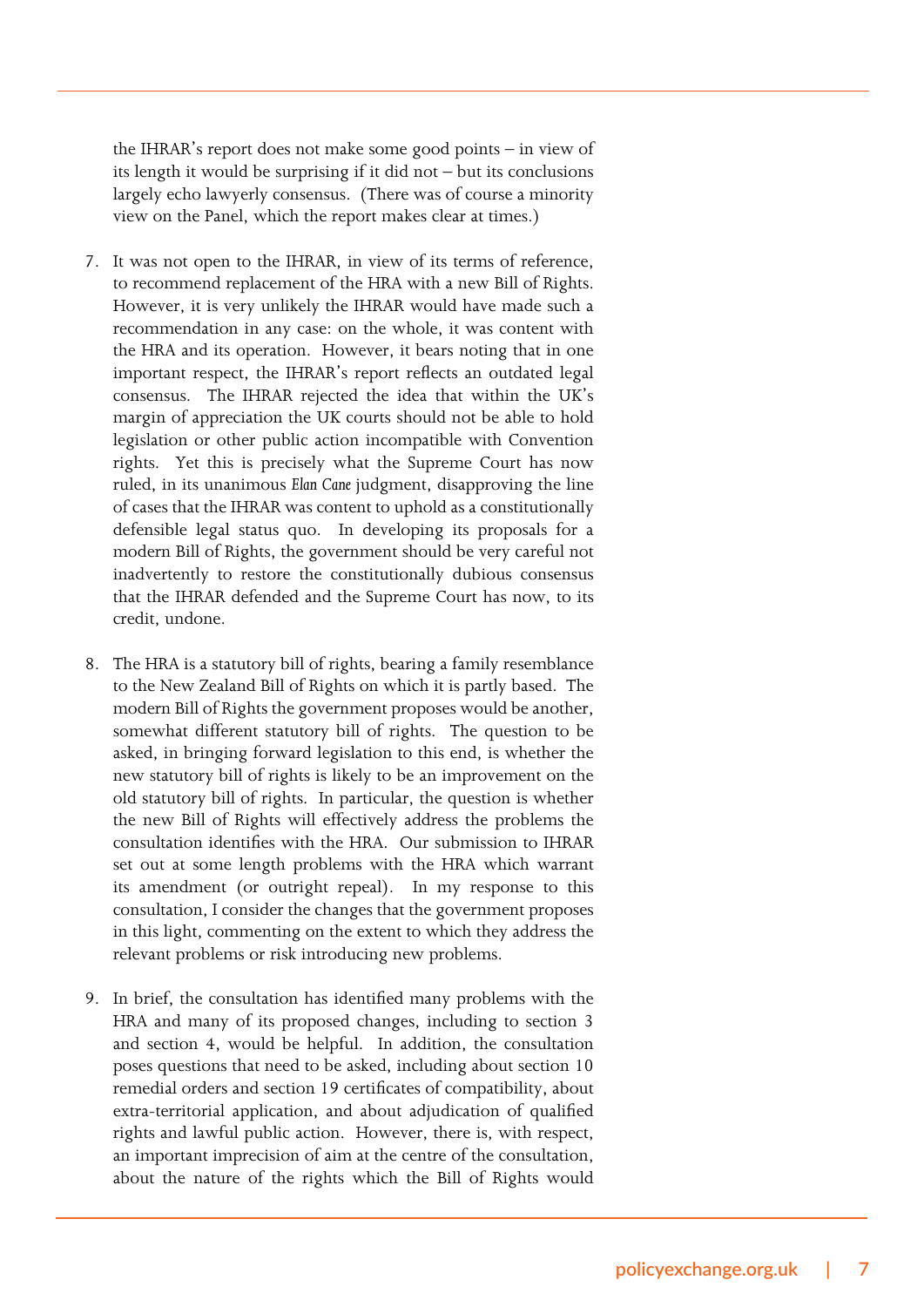<span id="page-9-0"></span>introduce or establish, an imprecision which needs to be carefully resolved before legislation is brought forward. The government's ambition to address rights inflation and the misuse of human rights law, on the part of the European Court of Human Rights and domestic courts, is well taken. Domestic law need not march in lockstep with the case law of the Strasbourg Court. But care must be taken to avoid tacitly licensing UK courts to run amok. This is the central risk with a modern British Bill of Rights and should be painstakingly addressed.

#### **Making and interpreting rights**

- 10. The most important question to be determined in deliberating about repeal of the HRA and enactment of a modern Bill of Rights is what rights the latter will introduce into our law and the form in which they will be introduced. It is a distinctive feature of the HRA that it reproduces the rights set out in the ECHR as a schedule to the Act. Quite apart from section 2 of the HRA, the Convention rights would almost inevitably have been understood to be equivalent to the rights secured by the ECHR, which are authoritatively applied in judgments of the European Court of Human Rights (ECtHR). The whole structure of the Act supports this inference about Parliament's lawmaking intention in 1998.
- 11. In introducing the government's proposals, the consultation says: $12$

*"The rights as set out in Schedule 1 to the Human Rights Act will remain. We regard the Convention as offering a common-sense list of rights. The key problems have arisen from the way in which those rights have been applied in practice, at both the Strasbourg and domestic levels."* 

The consultation notes uncertainty about how section 2 should be applied. The IHRAR's report downplayed this uncertainty, but it is confirmed, and partly resolved, by recent judgments of the Supreme Court. There is a strong case for legislating expressly in support of the Supreme Court's new approach (an approach that correctly infers Parliament's lawmaking intention in 1998) in order to prevent future regression. There must be a strong risk that a future generation of judges will be inclined, like their forebears, to attempt to gold-plate the ECHR, creating a British Bill of Rights without parliamentary approval.

12. The consultation proposes to reproduce the text of Schedule 1 (and thus the ECHR) but to adopt a different formulation in place of section 2 of the HRA, a formulation which provides some direction to judges about how to interpret the rights in question.

<span id="page-9-1"></span>12. Consultation, [184]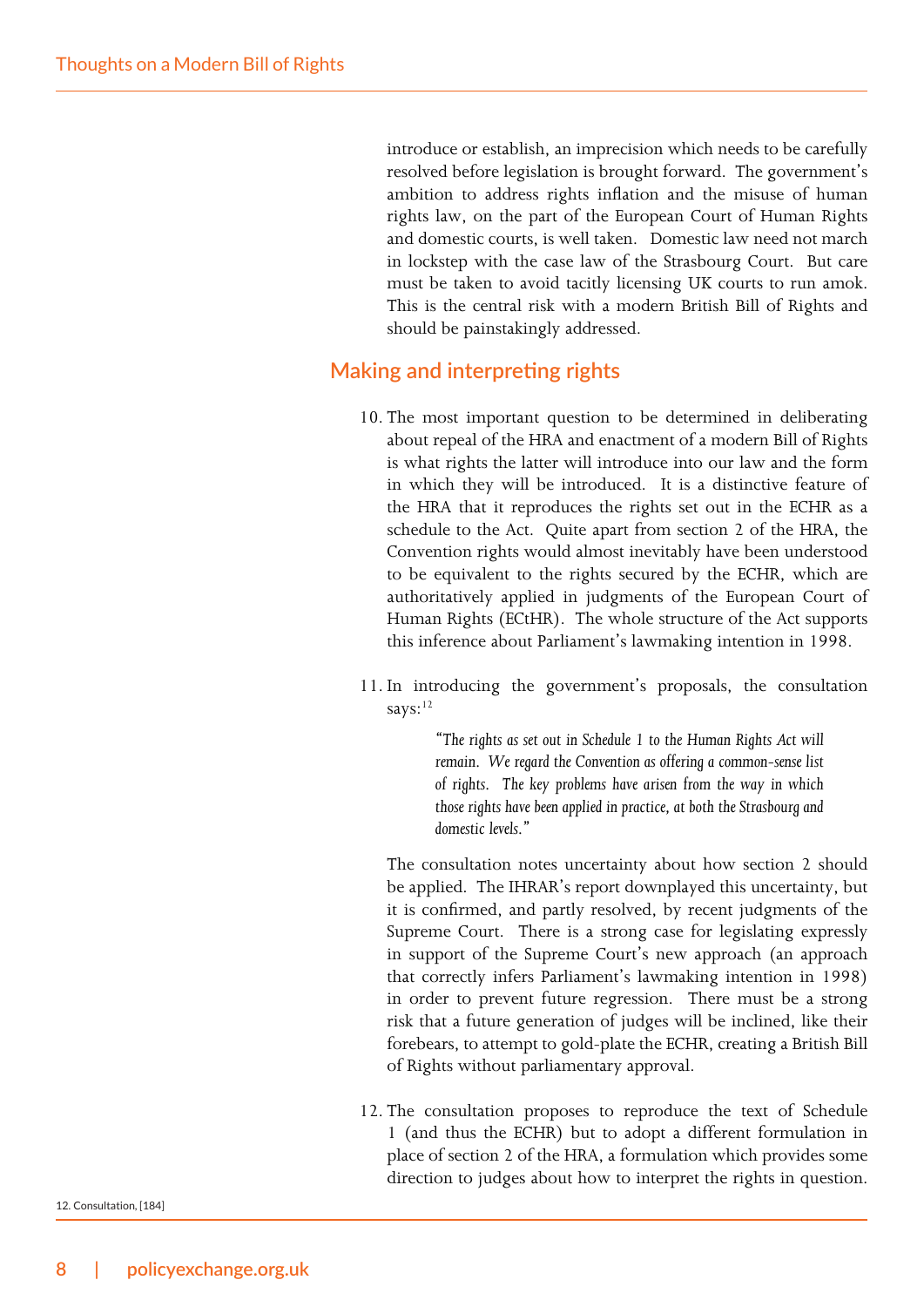Section 2 is entitled "Interpretation of Convention Rights" but strictly has a much broader reach, because it is addressed to "A court or tribunal determining a question which has arisen in connection with a Convention right". The alternative clauses set out in Appendix 2 seem to follow the HRA's lead in this regard, failing to distinguish the legal meaning of rights from the question of how they be applied in the context of particular disputes. The government's proposal is to widen the range of case law that UK courts may consider in the course of making decisions in the course of rights adjudication, while specifying that they need not reach decisions that accord with the jurisprudence of the ECtHR. What this fails to address is the question of what rights Parliament will be introducing into law when it enacts the Bill of Rights and whether those rights are intended to be identical to the terms the UK and other member states agreed in 1950 or whether they are to be developed further.

- 13. The consultation says that "[t]he starting point for the courts' interpretation of rights should therefore be the text of the rights themselves, together with past decisions of the domestic courts on the point.["13](#page-10-0) But in interpreting statutory provisions, including provisions that establish legal rights, the question is not simply what the text states but what meaning Parliament intends to convey in promulgating that text. The question thus arises whether, in enacting the Bill of Rights, Parliament will be acting on a proposal to restore to UK law the terms of the ECHR which the UK agreed in 1950, which should be understood in accordance with the intentions of the signatories, or whether it will be inviting the courts to develop a new human rights law, grounded in the text but taking into account case law from around the world. The former proposition is attractive. The latter proposition, to my mind, is not, for it would confer on domestic courts an improper lawmaking responsibility. The HRA, properly interpreted, attempts to avoid authorising UK judges to exercise this responsibility by requiring them to keep track with the case law of the ECtHR. The problem, of course, is that the ECtHR is willing to interpret the ECHR in ways that are openly inconsistent with the meaning agreed in 1950.
- 14. In other words, there is a question that needs to be answered before a modern British Bill of Rights is introduced, let alone enacted, which is what rights Parliament is intending to establish and how courts are to identify Parliament's lawmaking intentions without simply making law themselves. Not every question in the course of rights adjudication is an interpretive question. The court may identify the intended meaning of the relevant legal provision, which may then require application in the context

<span id="page-10-0"></span>13. Consultation, [195]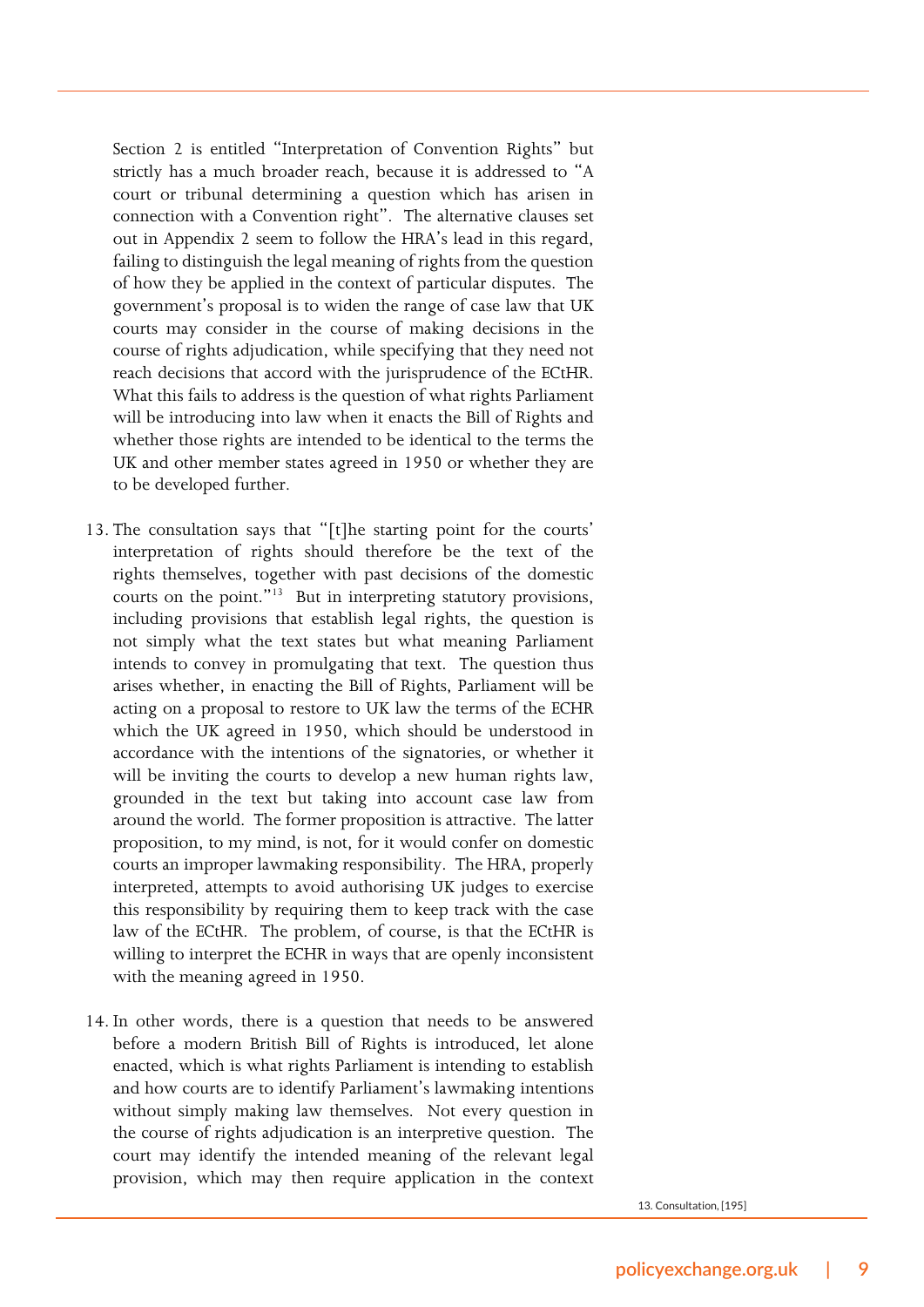of some particular public action or predicament. With respect, the consultation sometimes runs together questions about interpretation of Convention rights with questions about how they should be applied, including how a court is to determine whether some legislation or policy is proportionate. This is not itself an interpretive question; it is a question about rule application, even if of course how one interprets the rule is a very important prior question.

- 15. A modern Bill of Rights should be consistent with the UK's history of rights protection, in which the authority to make new law is exercised first and foremost with Parliament and only secondarily by the courts, with courts responsible for fairly adjudicating disputes in accordance with settled law. This may mean that in preparing legislation the government should not simply reproduce the text of the Convention rights, which are routinely glossed and qualified, but should instead reformulate the rights on the terms in which it understands them, inviting Parliament to agree or to amend (specify) them further. The consultation's questions about the right to jury trial, protection of freedom of speech, and making special provision for deportation and illegal/ irregular migration all speak to this point. That is, Parliament should not be invited simply to reproduce the terms that have been understood, by the ECtHR and thence by domestic courts, in the ways that the government finds objectionable. The way to avoid those understandings is not to tinker with section 2 and the rules of interpretation or adjudication. Instead, Parliament should more directly legislate about particular rights, making clear how each is to be understood and standing ready to intervene to correct what it takes to be misunderstandings.
- 16. I turn now to the two options set out in Appendix two. Option 1 proceeds by way of a series of negative propositions about how question about rights are *not* to be determined. It requires the court to follow relevant precedent,<sup>[14](#page-11-0)</sup> but does not address the question of how the first judgments on point are to be made, viz. what the object of interpretation is. The clause also invites UK courts to consider judgments of courts in other countries or in the international arena. The invitation is, I think, unnecessary, for UK courts already have this freedom. But the effect is to leave unresolved the question of what it is that settles the meaning of the rights the Bill of Rights creates. This may be, again, because the clause runs together the question of meaning with the question of application.
- 17. Option 2 is similar but different. Subsection (1) is intended to encourage the Supreme Court not to feel obliged to follow the

<span id="page-11-0"></span>14. The definition of precedent set out in subsection (8) is circular.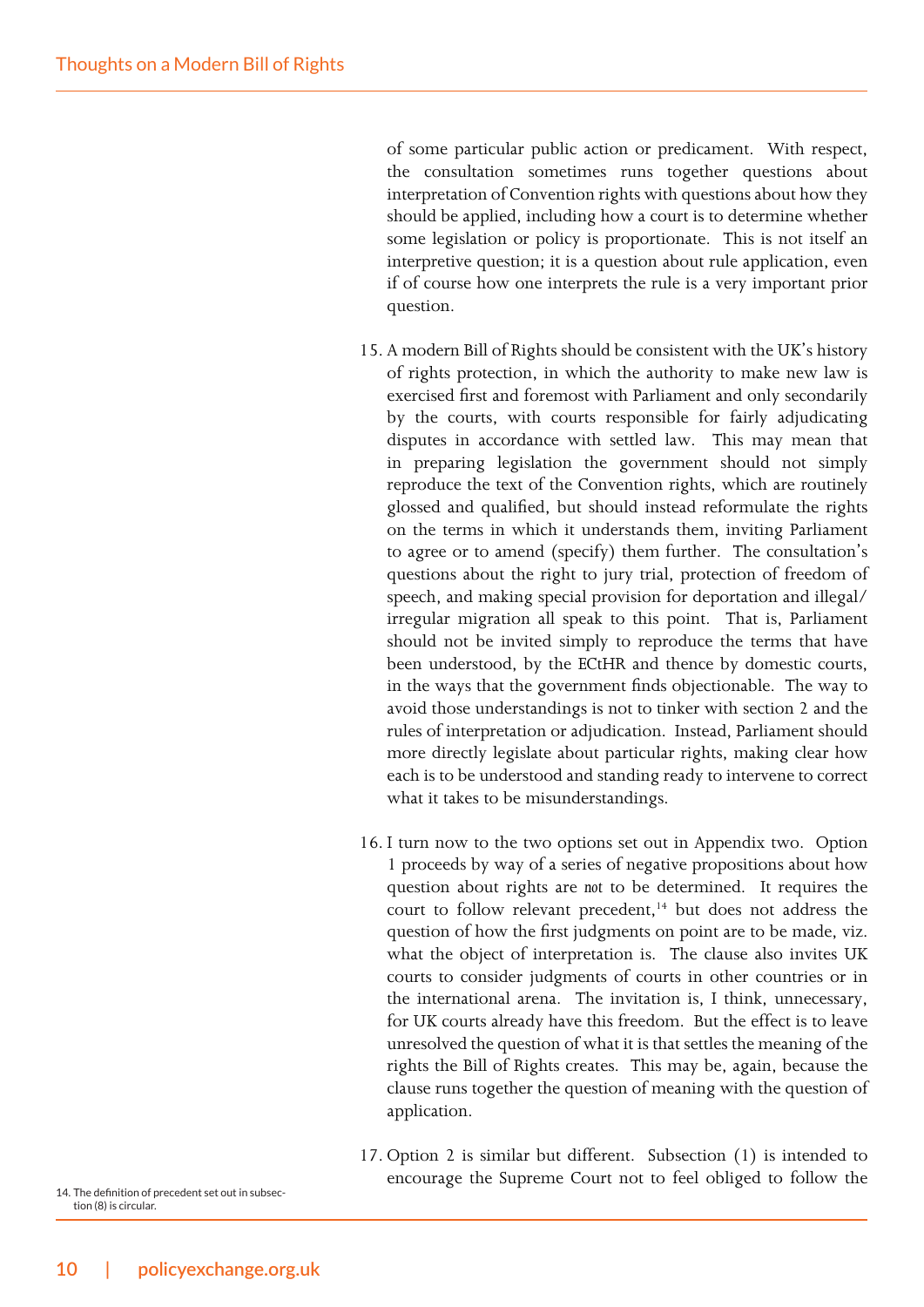ECtHR. It would be quite possible for the UK courts to read that subsection as superfluous, for the Supreme Court is already the judicial authority with ultimate responsibility for interpretation of Convention rights, notwithstanding the fact that the Court thinks itself bound to interpret – and apply – those rights consistently with settled ECtHR case law. Subsection (3) requires the UK court to have particular regard to the text, and permits it to have regard to the preparatory work of the ECHR. This invites confusion about whether the intention is for the Bill of Rights to be taken to establish the terms agreed in 1950. An injunction to have particular regard to the text is insufficiently precise. It risks inadvertently discouraging the court from inferring Parliament's intended meaning, although on the other hand the reference to the preparatory work of the ECHR does suggest that the point is to infer what was intended (agreed by member states) in 1950. Subsection  $(6)$  specifies that the UK court is not required to follow the ECtHR. This is usefully clear as a means of displacing the presumption of compatibility with international law. It would remain the case that the UK court might well choose to follow the ECtHR and there must be a significant risk that our courts will do this even if a Bill of Rights is enacted.

18. In short, I recommend that before legislation is introduced the government think very carefully about the rights it intends the Bill of Rights to establish. This may require making the object of interpretation the terms of the ECHR agreed in 1950, cut free from the "living instrument" gloss that the ECtHR has applied to the ECHR since the late 1970s. It will be difficult to encourage UK judges to approach the text of the ECHR in this way: the gravitational force of ECtHR case law and the felt need to avoid the UK being held in breach of the ECHR will encourage UK courts to continue to adopt the ECtHR's technique. Relatedly, it is worth considering reframing the terms in which Convention rights are currently articulated, avoiding recurring misunderstandings, cancelling positive obligations that have improperly been interpolated, and adding further protections as appropriate. This would be to begin to reconcile Convention rights with "legislated rights", taking legislative responsibility for specifying how they should be understood, knowing of course that subsequent Parliaments would enjoy similar freedom to recast, qualify or extend them, which is precisely how human rights law should be settled.

#### **Rights-compatible interpretation**

19. There is a strong case for simply repealing section 3 of the HRA. The presumption of compatibility with international law is a reasonable presumption in the event of ambiguity and would not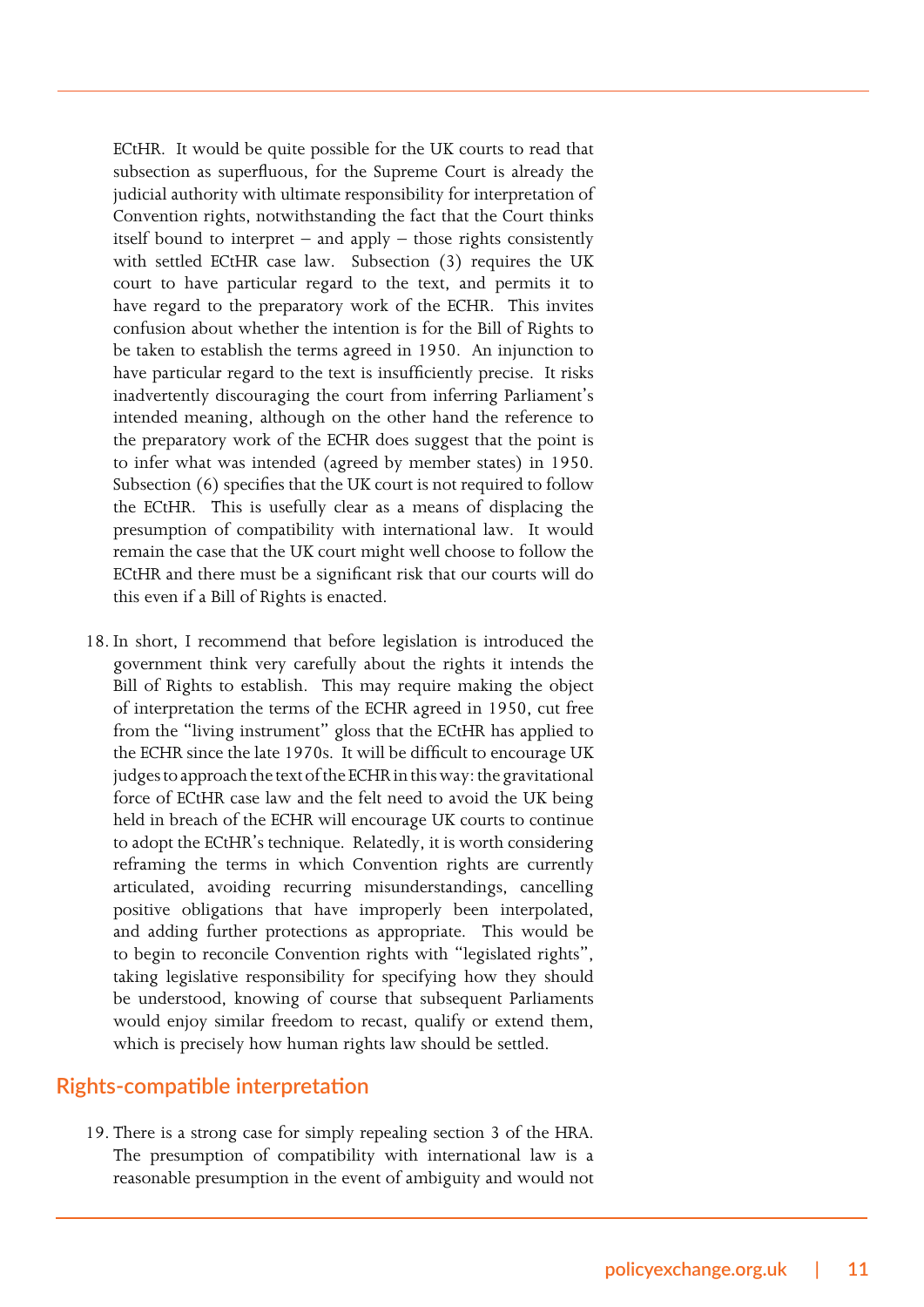<span id="page-13-0"></span>simply reproduce the effect of section 3, which operates even when there is no ambiguity and even when the rights-compatible meaning cannot be squared with Parliament's intention in enacting the relevant statutory provision. It is true that if section 3 were repealed UK courts might lean more heavily on that presumption, or on the principle of legality, but the default would remain that the meaning of an enactment is settled by our best inference about Parliament's intended meaning.

- 20. One might reason, however, that it is safer for Parliament to specify the interpretive rule that is to apply, when rights in the Bill of Rights are in question (and displacing expressly any rule of compatibility with the ECHR or, better, with the case law of the ECtHR), rather than leaving this to judicial elaboration on otherwise well-established principles. The risk is that the principles might be revised by the courts in order to compensate for felt loss when section 3 is repealed. In thinking about this point, it bears noting that while not every case has taken up the full radical potential of *Ghaidan*, [15](#page-13-1) section 3 remains a significant provision. Further, its application over time is not stable, as recent New Zealand precedent (in relation to the equivalent of section 3) demonstrates, with the New Zealand Supreme Court deploying the interpretive rule to undermine the central legal rule in controversial criminal justice legislation.<sup>16</sup> Parliament cannot responsibly tolerate the risk of section 3's misuse and should at least amend it, if not repeal it, in order to safeguard the rule of law.
- 21. I turn now to the two options set out in Appendix two. The first option, Option 2A, is intended to be limited to cases of ambiguity, where ambiguity is defined as the situation in which more than one meaning is available and when each meaning is an ordinary reading and is consistent with the overall statutory purpose. When these conditions are not satisfied the rule would not apply. Option 2A has its appeal, reconciling the approach to rights-compatible interpretation with the approach taken to compatibility with international law. However, the focus on when a provision "can be given more than one interpretation" risks deflecting subjects of the law from what should be the primary question, which is what meaning Parliament intended to convey.
- 22. The second option, Option 2B, does not require ambiguity but will only apply if there is an available rights-compatible interpretation that is an ordinary reading of the words and is consistent with the overall statutory purpose. In a sense, this formulation gives greater specification to what readings are possible. The problem, again, is that the interpretive rule risks displacing a focus on

<span id="page-13-1"></span><sup>15.</sup> *Ghaidan v Godin-Mendoza [2004] UKHL 3;* see further *Ekins and Larkin (2021), [41]*

<span id="page-13-2"></span>*<sup>16.</sup> Fitzgerald v R [2021] NZSC 131*, discussed at ihid. n24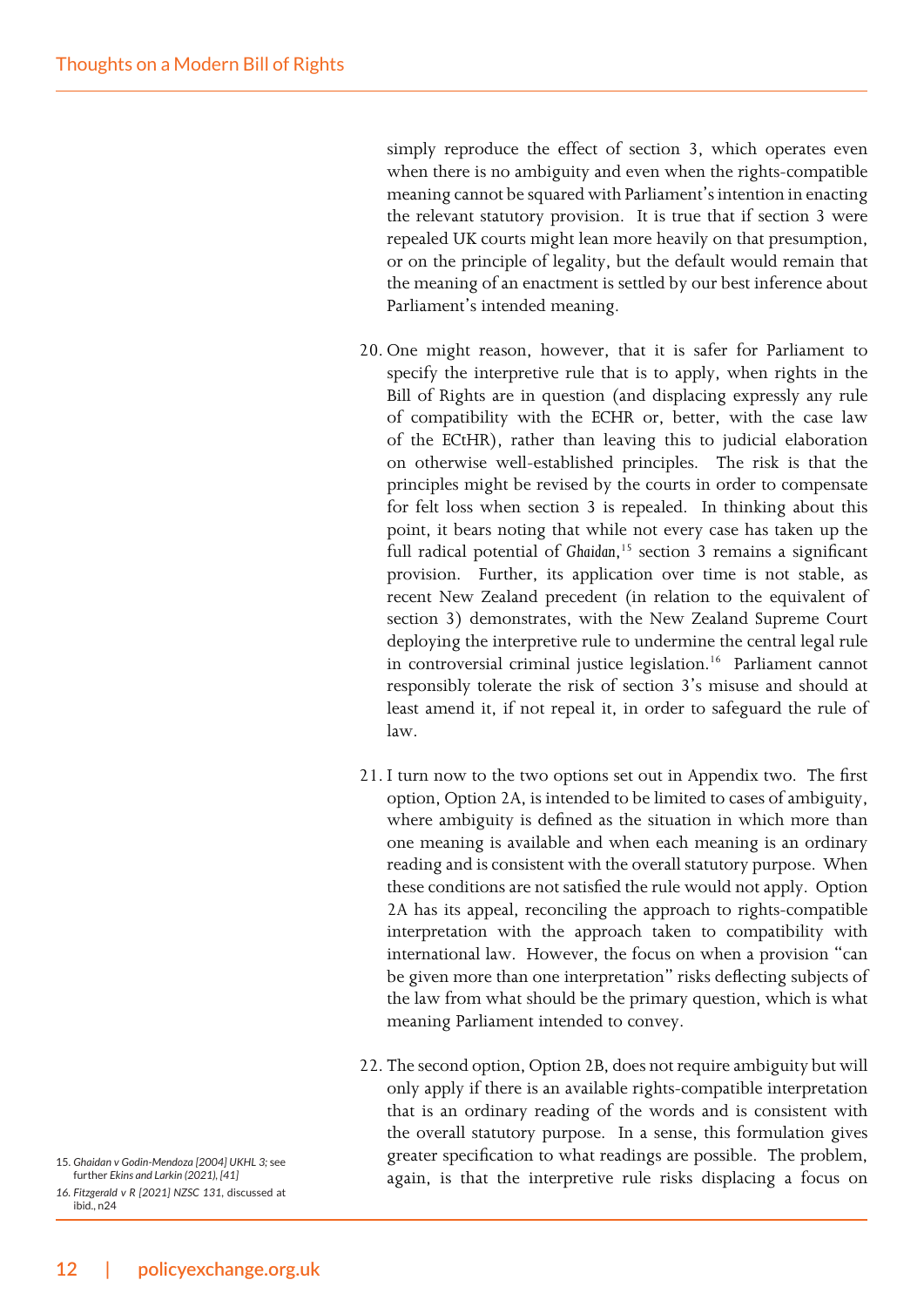legislative intent. If the court has reason to think that Parliament's intended meaning was X, it should not adopt Y, even if Y is an ordinary reading of the words that is consistent with the overall purpose. Respect for the will of Parliament requires priority for legislative intent. Parliament's choice of statutory language and apparent purpose are relevant to  $-$  help inform  $-$  the inferences one should make about Parliament's intended meaning and lawmaking intention.

- 23. If a rule about rights-compatible interpretation is to be constitutionally legitimate, it should be a defeasible statutory presumption about Parliament's intended meaning. This would be consistent with constitutional principle, viz. the priority of legislative intent. Parliament might specify that "Unless the context otherwise requires, legislation should be read and given effect in a way which is compatible with the rights in this Bill of Rights", or "So far as is consistent with the intention of the enacting Parliament or relevant lawmaker, legislation should be read and given effect in a way which is compatible with the rights in this Bill of Rights". Either change, or a change to similar effect, would make much clearer to courts that the interpretive rule informs a process of inference about the meaning of the statutory text, and thus about the meaning that the lawmaker intended to convey by uttering that text in its context. Such change is needed to stabilise the statute book.
- 24. If these changes are made, the need for parliamentary oversight of section 3 judgments in particular falls away, for section 3's application will be consistent with legislative intent. Without reform of section 3, oversight is required, because the courts will in some cases be amending legislation, glossing statute with law the courts have made in order to secure rights-compatibility as they see it. With respect, the Joint Committee on Human Rights is not the right body to lead this oversight for it is disposed, in every controversy, to accept uncritically the lawyerly status quo. It is very unlikely that this Committee would engage critically with judicial action that involves effective amendment of the statute book.
- 25. The consultation asks whether a database should be maintained to record all section 3 judgments. It is true and important that the full reach of section 3 is not well understood and maintaining a database might help. But the full implications of section 3 take place apart from adjudication, for the section applies to all legislation regardless of whether it comes before a court. But again, the answer to the problem is to amend (or repeal) section 3, replacing it with a more disciplined, constitutionally sound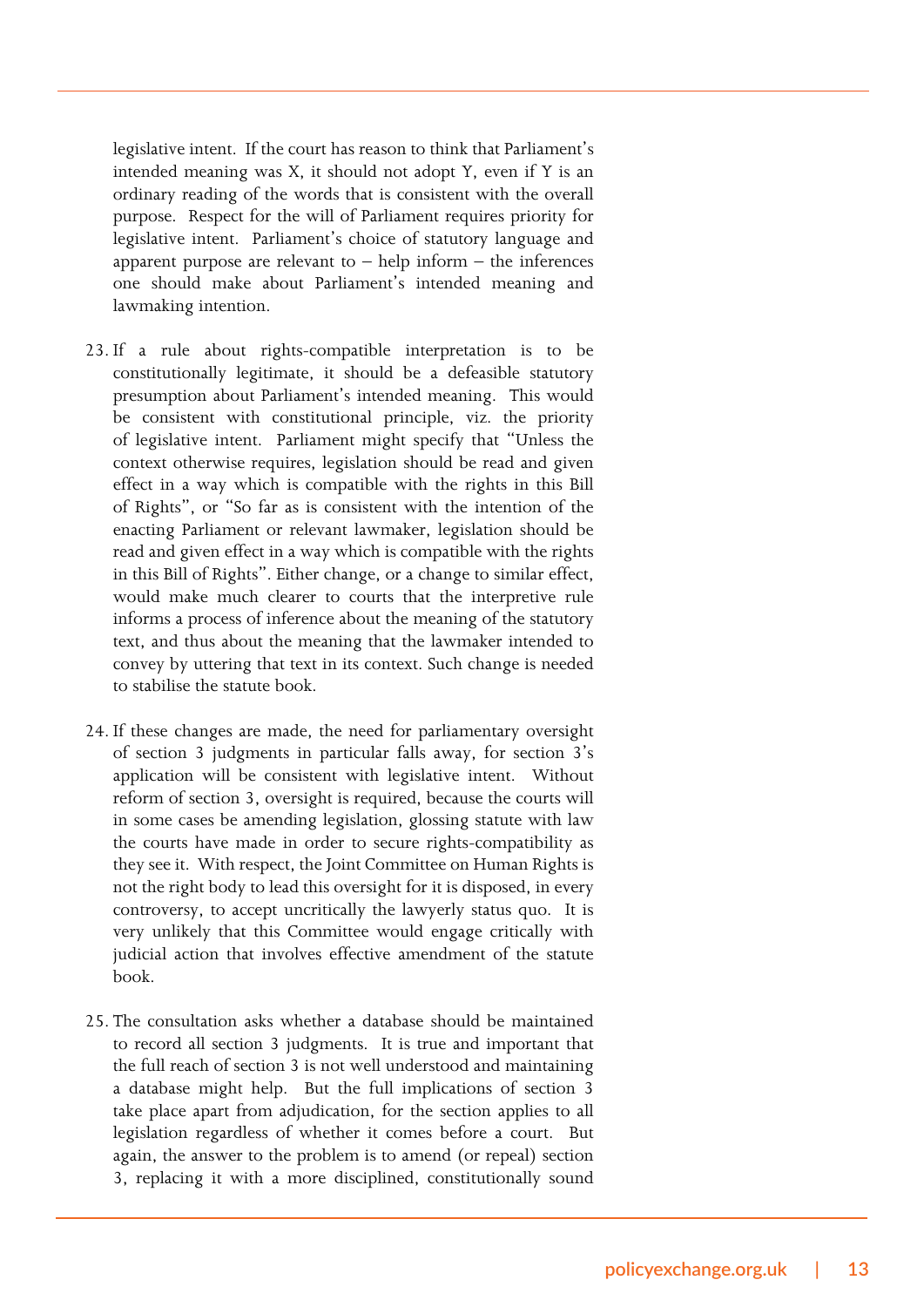provision. If section 3 is amended (or repealed) in this way, Parliament should take care to address the risk of legal uncertainty by enacting detailed transitional provisions.

#### <span id="page-15-0"></span>**Secondary legislation**

26. In our submission to IHRAR, we argued that the HRA puts the validity of secondary legislation in doubt and that save where secondary legislation clearly falls outside the scope of its empowering provision, it should not be quashed on grounds of rights-incompatibility.<sup>17</sup> I would thus support legislation that made section 4 declarations of incompatibility the primary remedy for secondary legislation that the court considers rightsincompatible, save when the court reasons (in application of an amended section 3) that the empowering provision does not authorise the making of the (purported) secondary legislation. In the alternative, I would support extension of the provisions in the Judicial Review and Courts Bill, in relation to suspended and prospective quashing orders, to secondary legislation that is found to be rights incompatible. It is in relation to quashing secondary legislation ab initio, as opposed to quashing particular administrative acts, that concerns about legal uncertainty loom largest and the Bill's new remedial provisions are most apt.

#### **Remedial orders**

<span id="page-15-1"></span>27. A modern Bill of Rights should not contain a remedial order power. Section 10 of the HRA is constitutionally objectionable. There is a case to be made for urgent remedial action, especially if the alternative is that the UK is likely to be found in breach of its international obligations. However, the provision has developed into an alternative to making time for full parliamentary deliberation and decision. The provision's application to the HRA itself is particularly objectionable and it is encouraging that the IHRAR recommended amendment to avoid such use. If the Bill of Rights is no longer to be framed around maximising compatibility with ECtHR case law, then a finding of rights incompatibility by a UK court need not warrant a particular course of remedial action. Instead, Parliament should be invited to consider proposals for legislative change, unless of course the government takes the view that no change is warranted and thus does not bring forward proposals. (This is possible under the HRA as well of course; section 10 is not mandatory.) It might be reasonable to oblige a Secretary of State to make a statement to the House of Commons in response to a declaration of incompatibility, setting out the government's view about whether a legislative response is necessary. The government should be free to maintain that the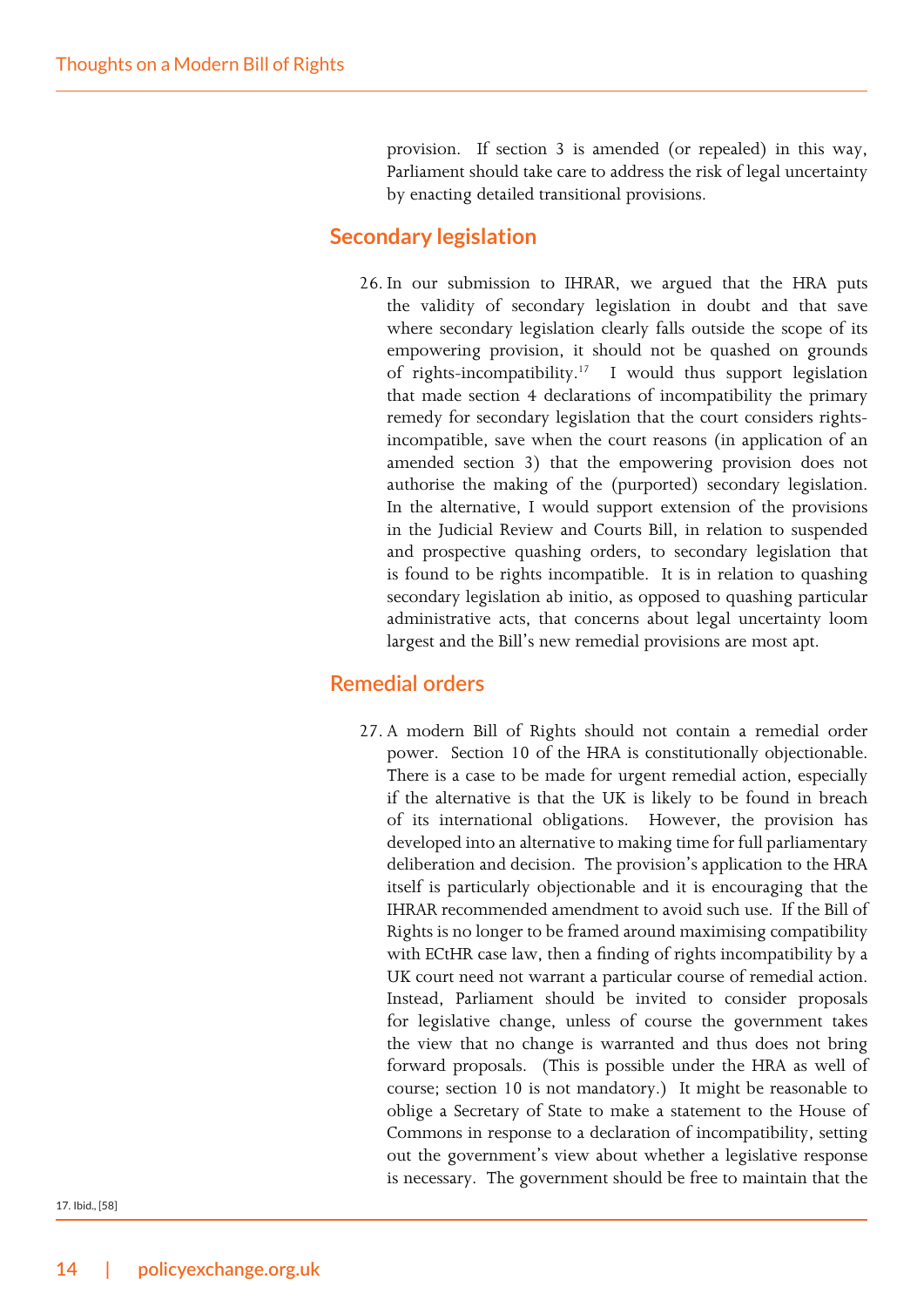<span id="page-16-0"></span>court's conclusion about rights-incompatibility is wrong.

#### **Statements of compatibility**

- 28. Section 19 of the HRA is in principle unobjectionable. It is good for ministers (or other parliamentarians introducing legislation) to consider whether their legislative proposals can be squared with the Convention rights and to indicate as much to Parliament. The problem is that reflection about whether a statement of compatibility can be made has too often collapsed into an exercise in predicting what a court is likely to do, rather than the minister forming his or her own view, for which he or she takes responsibility, about rights-compatibility. This dynamic was perhaps inevitable in view of the prospect of domestic and European litigation challenging the rights-compatibility of legislation, with officials advising ministers on the relative odds of success. However, the HRA itself did not, and does not, require ministers to make a section  $19(1)(b)$  statement if they think a court is more likely than not to find legislation incompatible. They are legally free to take their own view. The Labour government, per the then Lord Chancellor, Jack Straw QC MP, was not under any obligation to adopt the practice that a section  $19(1)(a)$  statement of compatibility cannot be made if there is more than a 50% risk that the legislation will be held incompatible. The government now is under no obligation to maintain that practice and on the contrary should change it forthwith.
- 29. The spectre of having to make a section  $19(1)(b)$  statement is deployed within government as a means to chill policy-formation. It should not be thus. That is, ministers should be willing to proceed with legislation that they think is an intelligent means to the common good, which does justice between persons and secures the public interest, even if there is a risk (even a strong risk) that a court, whether domestic or European, will take a different view. However, the political cost, both within government (objections from civil servants) and beyond, is such as to unduly hamper policy formation and thus legislative freedom. In a range of contexts, including legislating about historic investigations in Northern Ireland or immigration and asylum, it is clear that section 19 is now a problem. Strictly, one could deal with the problem by changing government practice – abandoning the practice of only making a section  $19(1)(a)$  statement when one expects victory in litigation. But it may be that it would be clearer and cleaner to remove section 19 and to replace it with Standing Orders that required the minister to make a statement about how the proposed legislation related to rights and freedoms long recognised in our constitutional tradition.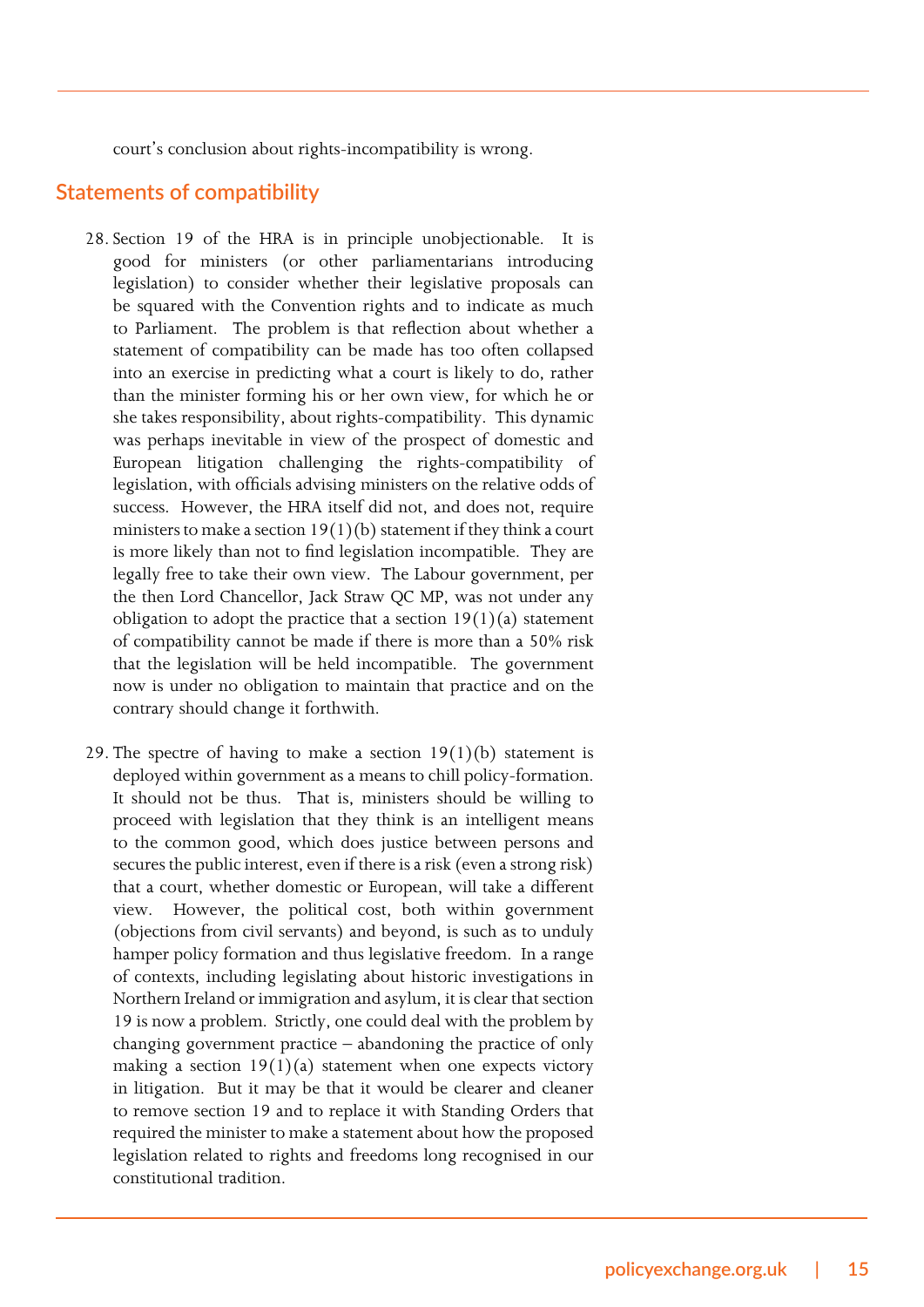#### <span id="page-17-0"></span>**The lawfulness of public authority action**

30. I agree with the consultation's proposal to amend section 6 in order to avoid the lawfulness of public action being wrongly called into question, in cases where the public body is exercising its statutory powers or discharging a statutory duty. Section 6 has been used to impugn the lawfulness of secondary legislation otherwise properly made under the relevant empowering Act, which is a further (particular) reason for reform. The consultation outlines two options for amending section 6. I think either would be an improvement (provided always that section 3 is amended). However, it might be better simply to provide that section  $6(1)$  is subject to any one or more provisions of, or made under, primary legislation that requires or permits the public authority to act otherwise. The primary legislation in question would often be read consistently with the rights set out in the Bill of Rights, but more specific provision in other primary legislation would take precedence, which is entirely defensible precisely because it is more specific. It would remain open to the court to declare such legislation incompatible with rights, which would then leave to government and Parliament (and the people) the question of what next to do.

#### **Extraterritorial jurisdiction**

- 31. There is a strong argument that the HRA should never have been interpreted to apply outside the UK at all, let alone to apply in the extravagant way that recent ECtHR case law has mandated. The Bill of Rights should make very clear whether, and to what extent (if any), it applies extra-territorially (and temporally). There is good reason for legislation to provide for such limited extraterritorial application as is necessary to align with the UK's understanding of its obligations under Article 1 of the ECHR.
- 32. Like the IHRAR, the consultation concludes that the problem of extraterritorial application can only be resolved at the Strasbourg level. With respect this is an odd conclusion to reach in view of the consultation's commitment in all other respects to tolerating divergence between UK law and ECtHR case law (as opposed to the text of the ECHR). Limiting the reach of the HRA or Bill of Rights would be important in order to have the room to argue before the ECtHR that its understanding of jurisdiction has gone astray.
- 33. The Bill of Rights might make specific provision for the priority of the law of armed conflict (to the extent incorporated into domestic law) in the context of military action abroad. It might also make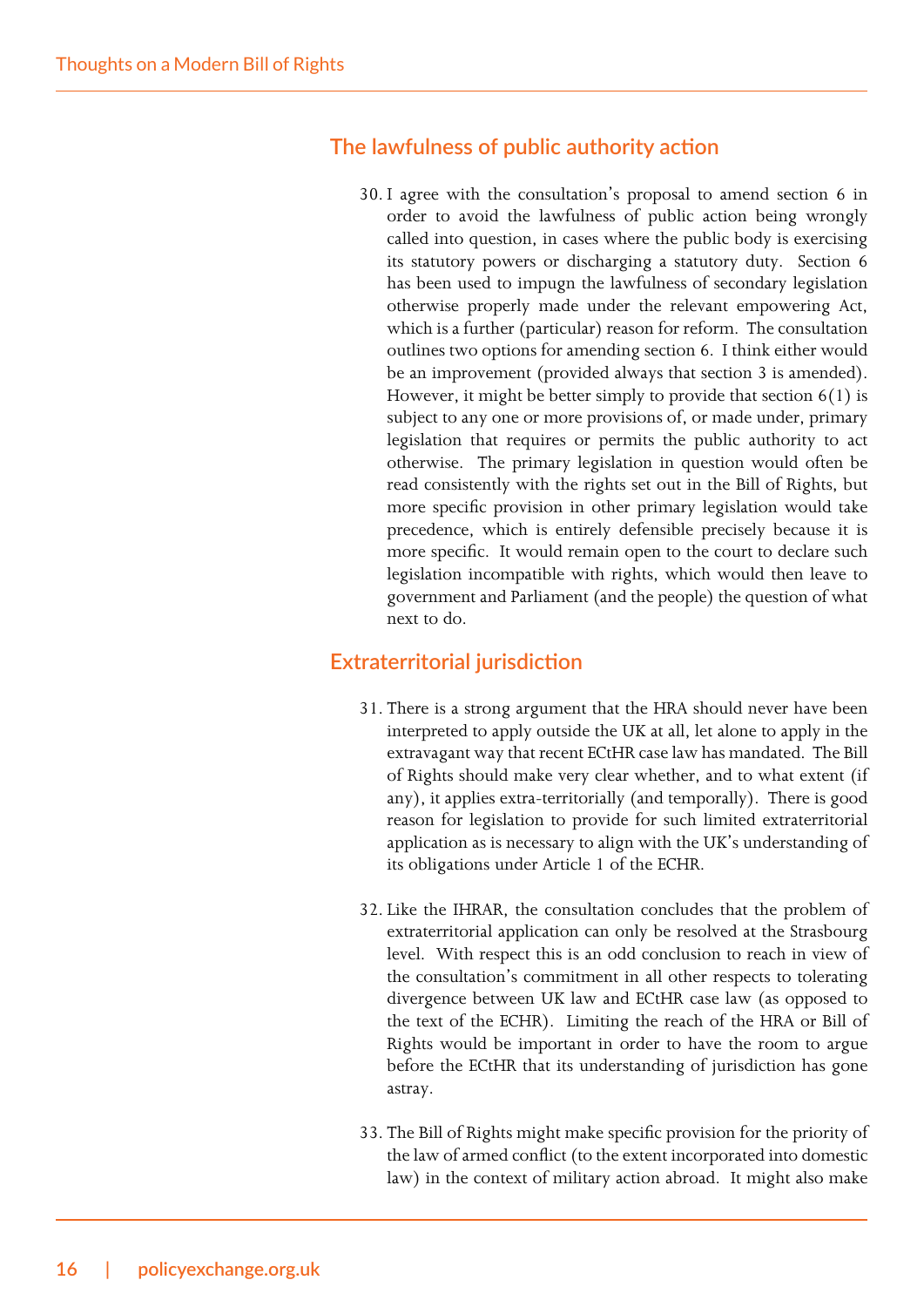<span id="page-18-0"></span>provision for oversight of public action (including action by UK forces or security services) that takes place outside the UK, but that the ECtHR would conclude was nonetheless within the jurisdiction of the UK. The oversight in question might be modelled on the Investigatory Powers Tribunal or Courts Martial, making provision for supervision of state action other than by way of human rights litigation in the ordinary courts. This would help avoid, or at least minimise, some of the problems that have arisen because of the extraterritorial application of Convention rights, while avoiding prejudice to the UK's case in the Strasbourg Court. That said, it is not obvious that without such provision the UK will somehow be forced to disclose sensitive materials in Strasbourg.

#### **Qualified and limited rights**

- 34. The doctrine of proportionality has given rise to considerable problems. Despite its presentation as technical legal reasoning, each step in the proportionality assessment requires the court to engage in political reasoning, especially the final evaluation of the "fair balance" between the interests of the individual and the public interest. This way of framing the considerations in play has been heavily criticised in scholarly work and extra-judicial commentary. The ECtHR, like courts elsewhere, adopted the idea of proportionality as a way of determining whether some prima facie interference with a qualified Convention right passes muster. But it is open to Parliament, especially in the course of enacting a Bill of Rights, to reframe the way in which qualified rights are articulated and the extent to which proportionality is made the touchstone of rights-compatibility. Legislation could provide that certain types of question are not for courts to consider or could specify how certain grounds of limitation are to be understood.
- 35. The consultation sets out two legislative options. They are very similar, but the first focuses on what is necessary in a democratic society and the second on what is in the public interest. The former formulation is more familiar from modern rights adjudication. While I support legislating about qualified rights, displacing the centrality of the doctrine of proportionality, the draft clauses do not seem to me likely to be very effective. The courts would likely reason that they already give great weight to Parliament's views. Option 1 might be understood to require the court to accept that in Parliament's view (which must be given great weight) the legislation is necessary in a free and democratic society. The courts might nonetheless conclude that Parliament was wrong or that it had overlooked the problem in question. Option 2 requires the court to accept that Parliament was acting in the public interest, but leaves it open to the court nonetheless to conclude that the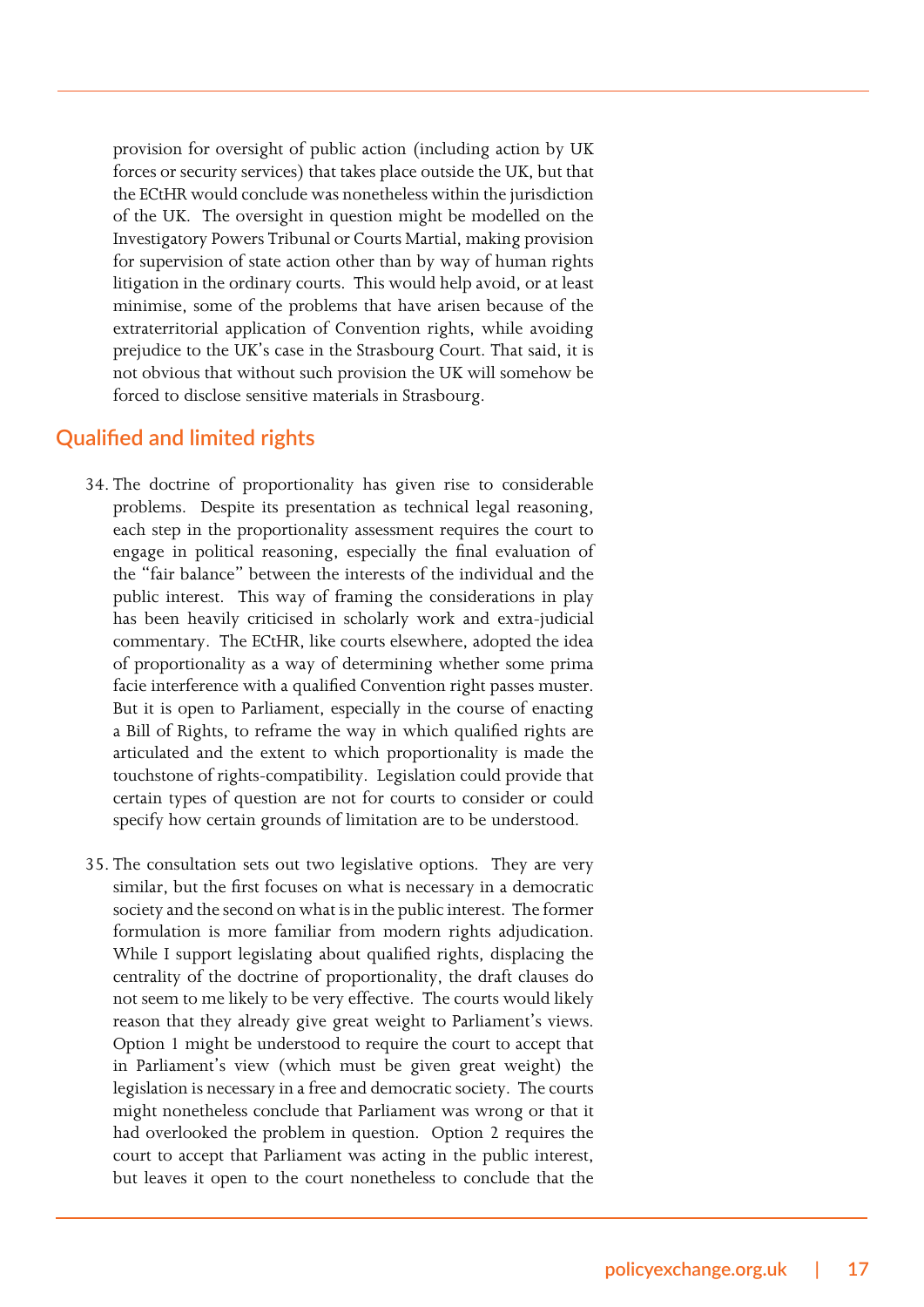<span id="page-19-0"></span>legislation (or public action under the legislation) was not in the public interest. The courts should not be invited to reach such an open-ended and political (not party political) conclusion.

36. Ideally, legislation about qualified and limited rights would specify those rights in ways that would make authoritative Parliament's view about what they require. But if there is to be a Bill of Rights, affirming rights in general in addition to the specific provision made by legislated rights in the balance of the statute book, there is good reason for a provision that states in effect that courts may only conclude that legislation is incompatible with rights if the legislation is manifestly without reasonable foundation. That is, where the incompatibility turns on the court's assessment of the proportionality of the legislation, or the extent to which it is necessary in a free and democratic society, UK courts should be required to adopt the reserved test that the ECtHR applies in some types of case.

#### **Deportations and illegal/irregular migration**

- 37. The application of Convention rights in the migration and asylum context has been very significant. In a Policy Exchange report published last March, John Finnis and Simon Murray chronicle the extent to which the ECtHR has distorted the intended meaning of the ECHR, inventing new legal rights that were not agreed by the member states.<sup>18</sup> The UK courts have not been at the forefront of this development, although have sometimes moved ahead of the Strasbourg Court, but have loyally followed it for the most part.
- 38. The answer to the consultation questions about deportation and illegal/irregular migration is that Parliament should specify, perhaps in a new Bill of Rights but especially in detail in immigration and asylum legislation, how the relevant rights (in particular Article 3 and Article 8) are to be understood and applied in UK law. The immigration and asylum legislation needs to authoritatively and expressly address the rights questions in play and to make provision for how the balance (if one wishes to put it thus) is to be struck in different types of case, for example, when and to what extent it should be open to the Secretary of State to order deportation if someone is at risk of maltreatment elsewhere or if that person would not enjoy UK-level healthcare at home or so forth and so on.
- 39. Legislation might make clear that decisions about the public interest in deportation, and about the proportionality or otherwise of a deportation, are to be made by the Secretary of State and not 18. J Finnis and S Murray, *Immigration, Strasbourg* by the court, with the court's role limited to traditional judicial

<span id="page-19-1"></span>*and Judicial Overreach* (19 March 2021, Policy Exchange), foreword by Lord Hoffmann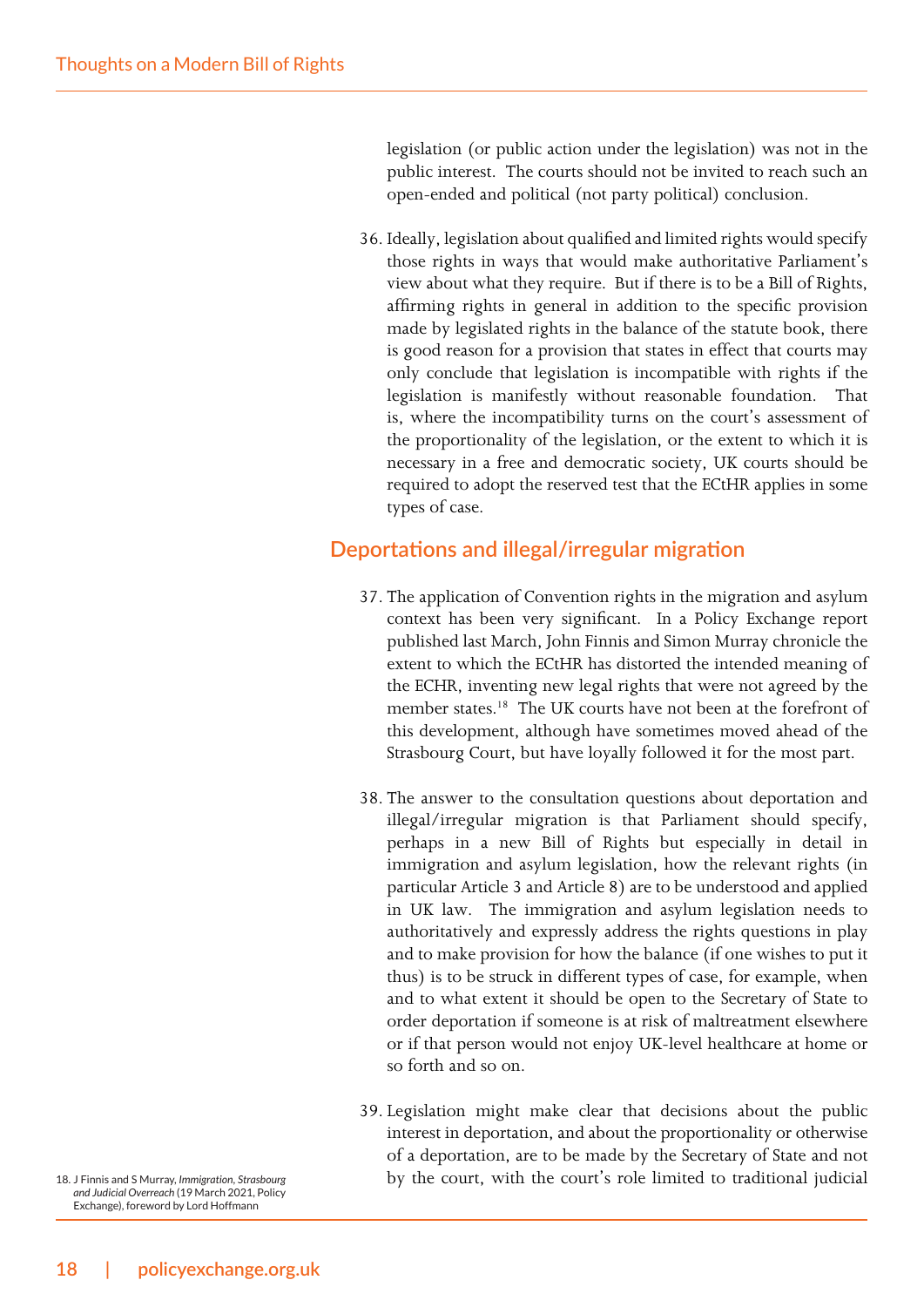<span id="page-20-0"></span>review principles. The answer then is careful specification of the rights in question in the Bill of Rights, if such is to be enacted, and careful drafting in immigration and asylum legislation, which makes clear that the latter legislation is Parliament's specific decision on point, which is not to be glossed or frustrated by reference to the Bill of Rights.

#### **Responsibilities**

40. If the rights in the Bill of Rights are to be statutory rights then they must be open to all persons to insist upon, however unattractive the person's other conduct may be. I do not think that damages for breach of the HRA (or Bill of Rights) is the main problem with the Act. Much more important is the risk of displacing legitimate political choice, undermining legal certainty, and frustrating effective government for the common good. However, making legislative provision in relation to damages is perfectly reasonable. Of the two options the consultation outlines, I think it is Option 1 that should be adopted. The claimant's conduct in relation to the claim itself is certainly relevant to the award of damages, if any, that should be made. Option 2 is to my mind much less attractive because it implies that one may discount a claim, otherwise wellmade and warranting recompense, because the claimant is an unattractive (unpopular, wicked) person. I think Option 2 risks undermining the idea of legal rights in general, whereas Option 1 does not have this defect.

#### **Dialogue with the Strasbourg Court and Parliament's role**

- 41. I have doubts about the government's proposals in relation to replacing section 2 of the HRA. But I agree that the UK should be willing to tolerate divergence between its domestic law and the case law of the ECtHR. Strictly speaking, the HRA also tolerates such divergence, leaving it to government and Parliament to decide when or if to change the law in response to adverse decisions by domestic courts or the ECtHR. The risk has always been that the HRA will encourage government and Parliament to think that they have no legally or politically respectable option save to comply. This risk has manifested in part, as I noted above in relation to section 19, but prisoner voting is a very significant exception, and more generally most parliamentarians have continued to appreciate that Parliament remains constitutionally free to make the law it thinks warranted.
- 42. The consultation proposes a formal means by which Parliament might consider adverse Strasbourg judgments. The consultation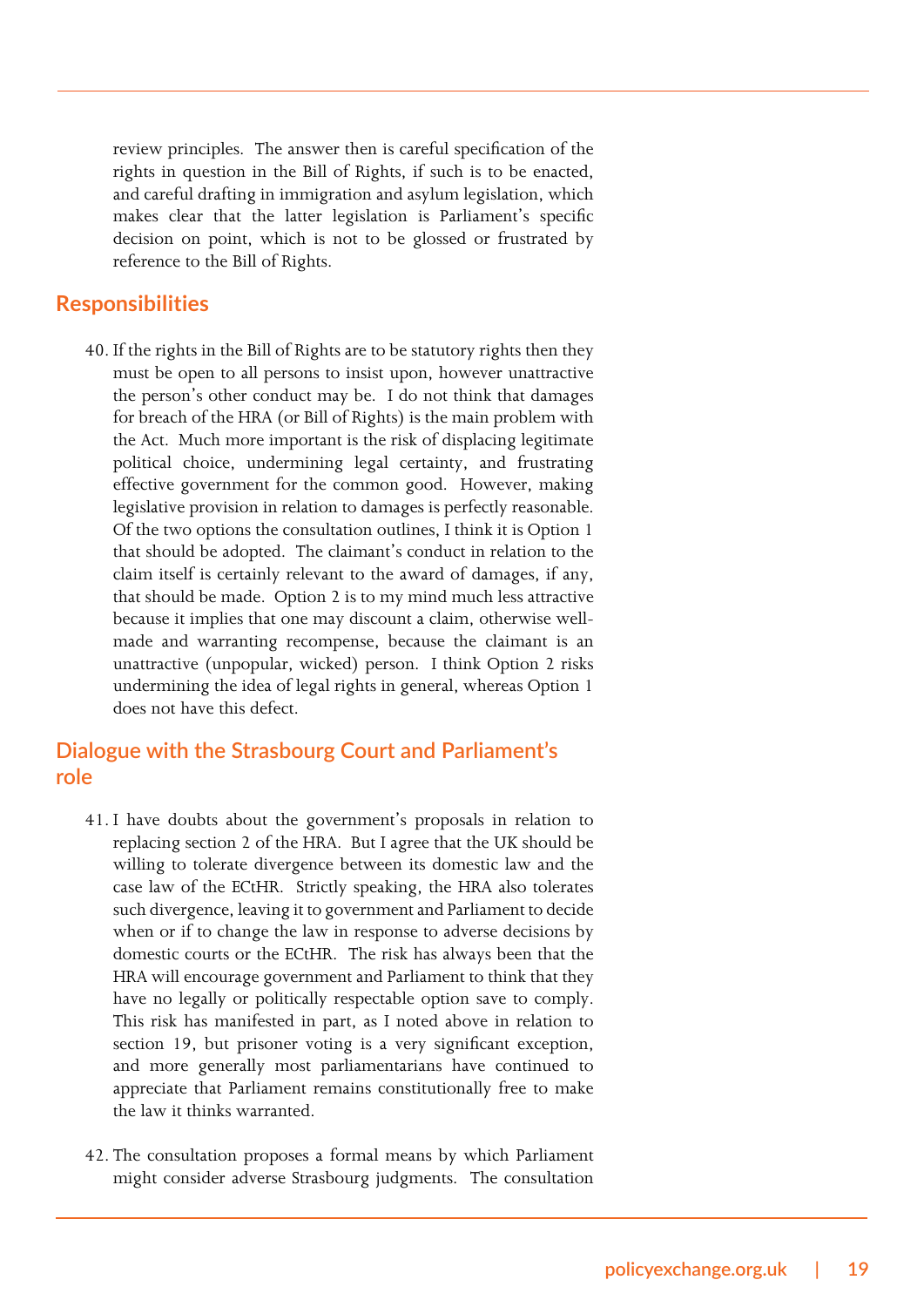frames this as "a clear and explicit democratic shield to defend the dualist system in the UK by making clear that Parliament, in the exercise of the legislative function, has the last word on how to respond to adverse rulings."<sup>19</sup> I agree that in our system it is for Parliament, led by government, to decide how to legislate and whether to change the law in response to an adverse Strasbourg ruling. This is what it means to exercise self-government. It is also a means to avoid the UK being forced to arrange its public life in accordance with terms to which it did not voluntarily agree, viz. the ECtHR's gloss on the ECHR, per the living instrument doctrine.

43. However, subsection (1) of the draft clause is unnecessary. It is not required in order to vindicate parliamentary sovereignty and it would be a mistake to think that if such a provision were in force its repeal would have any legal effect whatsoever – that is, its repeal would not in any way diminish parliamentary sovereignty. It is not unreasonable to impose a duty on a minister to bring an adverse judgment to the attention of the Houses of Parliament and to table a motion for debate. Legislating in this way should be framed in such a way as to avoid any implication, whether as a matter of law or constitutional practice, that ministers are somehow under a duty to encourage Parliament to legislate in compliance, let alone to bring forward legislation to this end. I do not think the clause risks implying such a legal duty exists, but in view of the widespread misunderstanding on the part of many senior lawyers and some parliamentarians about the relationship between the Ministerial Code, ministers and the rule of (international) law, the clause would need to be introduced and explained carefully in line with settled constitutional principle.

<span id="page-21-0"></span>19. Consultation, [316]